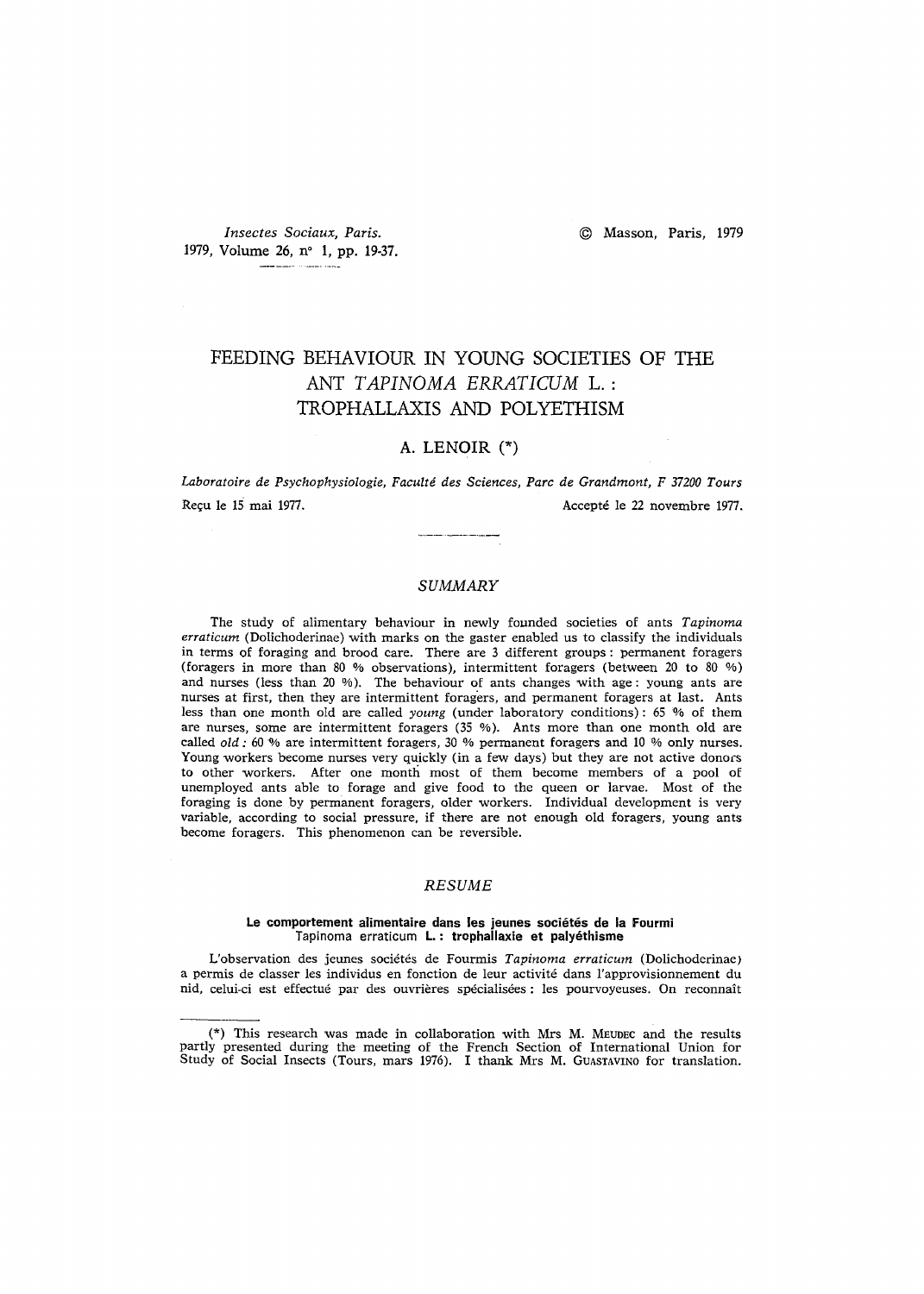3 catégories d'ouvrières: *les pourvoyeuses permanentes*; elles sont pourvoyeuses dans plus de 80 % des observations et ne sont jamais nourrices, les *pourvoyeuses intermittentes* (de 20 % à 80 %) qui peuvent être simultanément pourvoyeuses et nourrices de larves, enfin les nourrices strictes (moins de 20 % des observations) qui s'occupent presque exclusivement du couvain.

Le comportement est en relation avec l'âge: les ouvrières sont d'abord nourrices, ensuite pourvoyeuses interm6diaires et enfin pourvoyeuses permanentes. Les fourmis âgées de moins d'un mois sont en grande majorité nourrices (65 %), quelques-unes sont pourvoyeuses intermittentes (35 %). Parmi les ouvrières âgées de plus d'un mois 60 % sont pourvoyeuses intermittentes, 30 % pourvoyeuses permanentes et 10 % restent nourrices. Les jeunes ouvrières deviennent en quelques jours de bonnes nourrices et soignent activement les larves alors qu'elles sont très mauvaises donneuses envers les autres ouvrières. A partir d'un mois, la majeure partie des ouvrières entre dans un pool d'individus disponibles selon les besoins de la eolonie, ils sont pourvoyeurs mais peuvent aussi nourrir les larves ou la reine. La plus grande partie de l'approvisionnement est assurée par les pourvoyeuses permanentes qui sont de vieilles ouvrières et peuvent présenter une préférence alimentaire marquée vers des aliments de type sucré ou protéique L'évolution individuelle est très variable, elle peut être influencée par la pression sociale : s'il manque des pourvoyeuses âgées et c'est le cas lorsque le nombre de jeunes ouvrières est supérieur à celui des ouvrières âgées, les jeunes de moins d'un mois peuvent devenir momentanément pourvoyeuses.

## INTRODUCTION

Division of labour among ants has been. known for a very long time. Though studies of the individual behaviour of ants are very numerous (WILSON review 1971, p. 163) no systematic study has yet been done on newly founded colonies or *fondations.* In the species studied, dissemination occurs when the swarming female (mated queen) looks for a hole to lay her first eggs in and' then takes care of them alone. At the end of the first season there are a few workers to help the queen to tend the brood and search for food for the young colony. The following year there are more workers but they can be still counted in tens, and their *number* will seldom reach a "hundred. Workers are always small. The colony does not produce alates. We have studied the structure of these embryonic societies by marking individuals. Since it is not easy to follow simultaneously many individuals the groups studied were of between 10 and 30 ants.

In this paper we discuss observations made on the ant *Tapinoma erraticum* L. The biology of this species has been described by Meudec (1973 a).

## MATERIAL AND METHODS

Ants were reared in glass tubes, 30 centimeters long, with interior diameter of 1 cm. One end of the tube was closed by cotton-wool and at the other end there was a water supply (LENOIR 1973). Ants were fed on honey and on pieces of *Tenebrio* larvae.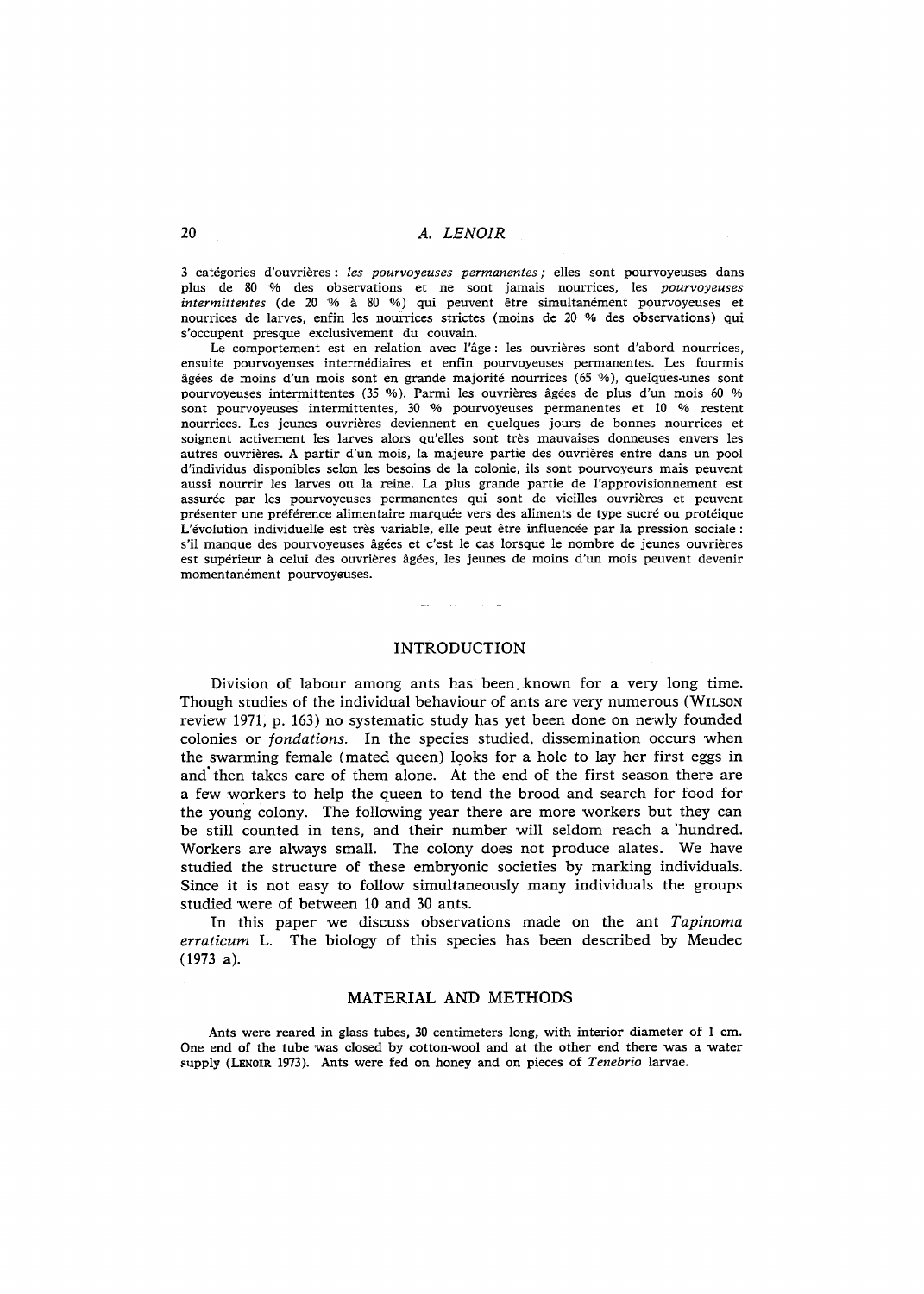# **TROPHALLAXlS AND POLYETHISM IN TAPINOMA** 21

Each 'worker was marked using a technique developed in the laboratory: a tiny nickel plate bearing a figure or a number is stuck to the gaster (VERRON and BARREAU 1974). During the operation the ants were anaesthetized by  $CO_2$ . For studying feeding behaviour the groups were starved for a period of 24 or 48 hours. If this period of starvation is too long, workers begin to eat larvae, or give eggs and young larvae to older larvae, which could invalidates the results of food recruitment experiments.

The experiment consisted simply in observing, using a binocular microscope, the exchanges of regurgitated food *(trophallaxis)* following the introduction of food at the end of the tube (a larva of *Tenebrio* and a drop of honey). All behaviour related to foraging and food-sharing has been noted; exchanges between foragers, other workers larvae, and the queen. Each trophallaxis was timed. Most of the time, observations did not last more than half an hour, after which time, activity considerably diminished if the need for food was not very strong.

The results are partly presented as diagrams called " *sociograms ".* Trophallaxie is shown as arrows the head pointing toward the ant which receives food. This time taken by foragers to feed on honey or *Tenebrio* is also represented by an arrow whose width thickness represents the length of time sharing lasted. A sociogram is the image of the colony behaviour at one time ; it is a picture of a group which keeps on changing. Each group is unique at a precise time. However some comparisons may be carried out to understand the different influences contributing to the structure of the society and the development of individuals.

# **DESCRIPTION OF THE DIFFERENT COLONIES**





Fig. 1. -- Nombre de vieilles ouvrières et de jeunes ouvrières dans la colonie BX. A chaque jour correspond une observation de 30 mn. Les jeunes ouvrières sont nées le 14-15 juillet.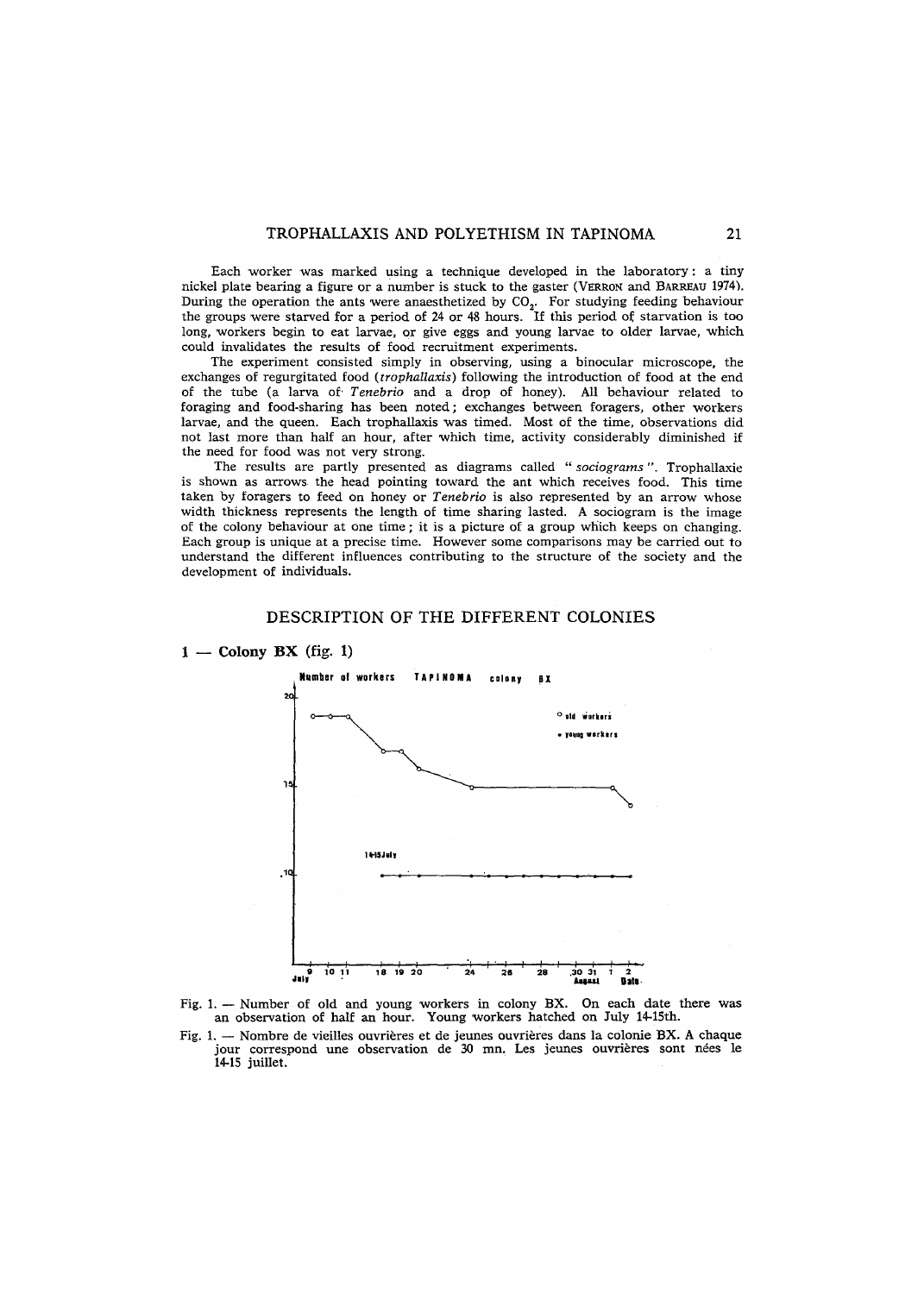This colony consisted, at the beginning, of 2 queens and 19 "older" workers. An *"* older" worker is any individual whose age we do not know, but which is dark coloured and is at least 25 to 30 days old when the experiment started. Young workers, on the other hand, are newly hatched ants, and are less than 30 days old when the experiment ends. We made premiminary observations every day during 3 days. As there were many pupae 10 workers were born on July 14-15th. The colony with young workers was observed 13 times in 2 series : on July 18-19-20th and then every day between July 24th and August 2nd. At the end of the experiment, young workers were just about 15 days old. The number of large larvae had increased by a factor of two (from 25 to 51), while the number of young larvae and eggs has decreased (220 to 170) as might be expected when starvation lasts for a long time. Periodic egg production by the queen may also play a role. No food had been given during the experimental period, except when observations were being made.





- Fig. 2. -- Number of old and young workers in colony CB. On each date there was an observation of half an hour. 3 young 'workers hatched between July 4th and 8th, 9 others on July 14-15th. 6 old workers were drzwn back down between the 15th and 18th and many others died.
- Fig. 2. -- Nombre de vieilles ouvrières et de jeunes ouvrières dans la colonie CB. A chaque jour correspond une observation de 30 mn. 3 jeunes ouvrières sont nées entre le 4 et le 8 juillet, les 9 autres entre le 14 et le 15 juillet. 6 vieilles ouvri6res ont été retirées entre le 15 et le 18, et la plupart des autres sont mortes.

This colony 'was observed during the same period as colony BX. It included one queen, 14 old workers and 3 young workers, 5 days old. Unfortunately most of the old workers died during the course of the experiment (6 were removed between 15 and 18th and the others died later). There were no more than 3 old workers left at the end. The brood had not changed very much : 17 to 25 large larvae. The same data were found for young larvae and eggs in colonies BX and CB (220 to 170 for CB).

The two colonies were collected in June 1973, before the experiment.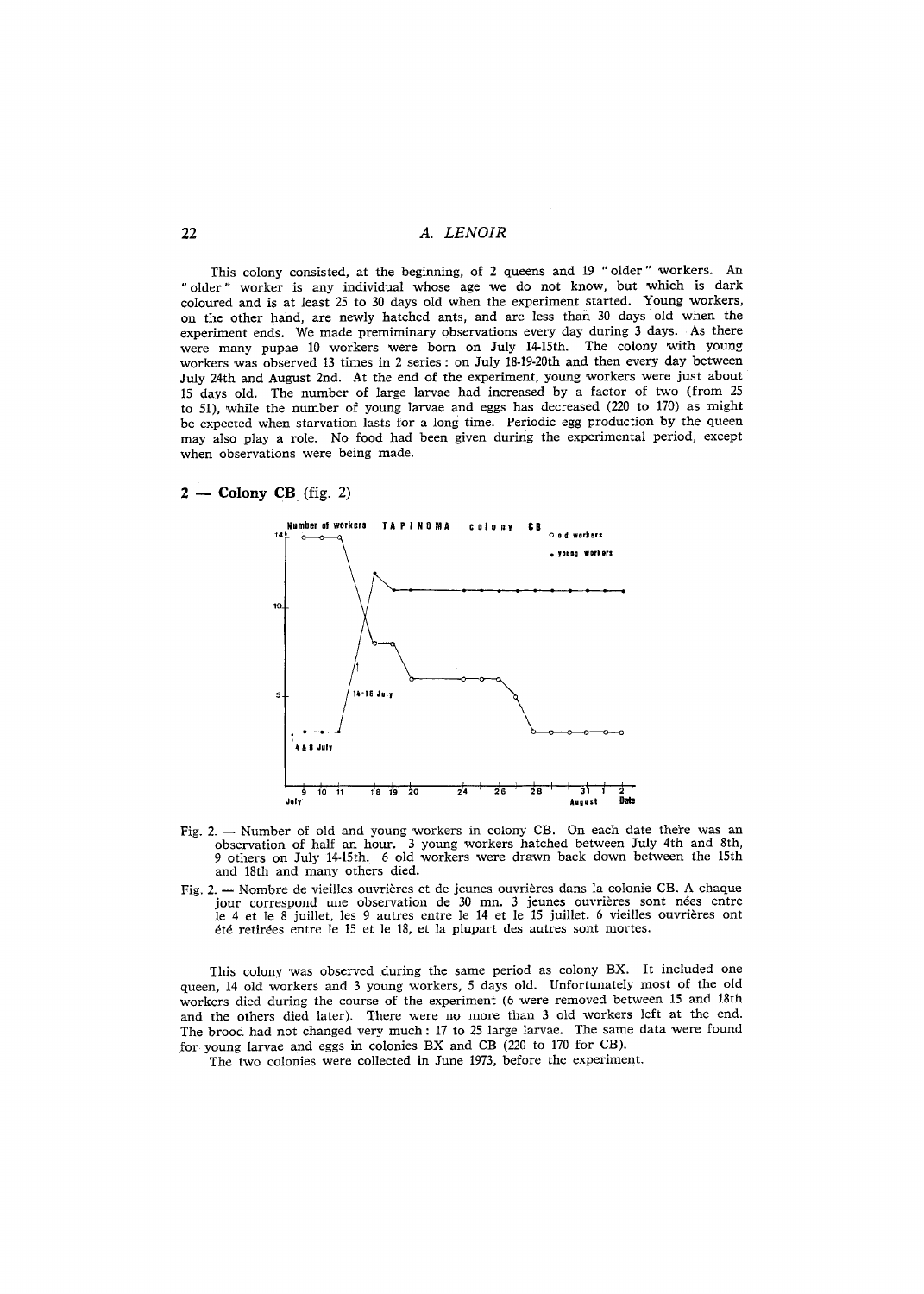## 3 ~- Colonies T II to T VI

These five colonies were studied at the end of their hibernation period in the laboratory in April. Therefore, at the beginning, there were only older workers, born either during the summer time or the preceding autumn. Six observations were made,



- Fig. 3. -- *Sociogram* of colony BX on July 27th. Queen is marked n° 98. Trophallaxis are represented like arrows 'whose head points toward receiving ant or larvae. Their thickeness is in relation with the duration of exchange. The time passed by foragers to feed on honey or *Tenebrio* is also represented by an arrow.
	- 0 to 50 sec........
	- 50 to 100 sec.
	- 100 to 200 sec.  $=$
	- More than 200 sec. $\equiv$
- Fig. 3. -- Sociogramme de la colonie BX le 27 juillet. La reine porte le n<sup>o</sup> 98. Les trophallaxies sont représentées par des flèches dont la pointe est dirigée vers la fourmi ou les larves receveuses. Leur épaisseur est proportionnelle à la durée de l'échange.<br>Le temps passé dans le milieu extérieur sur le miel ou le *Tenebrio* est aussi représenté par une flèche.
	- 0 à 50 sec. ..
	- $50$  à  $100$  sec. -
	- 100 à 200 sec.  $=$
	- $> 200$  sec.  $\equiv$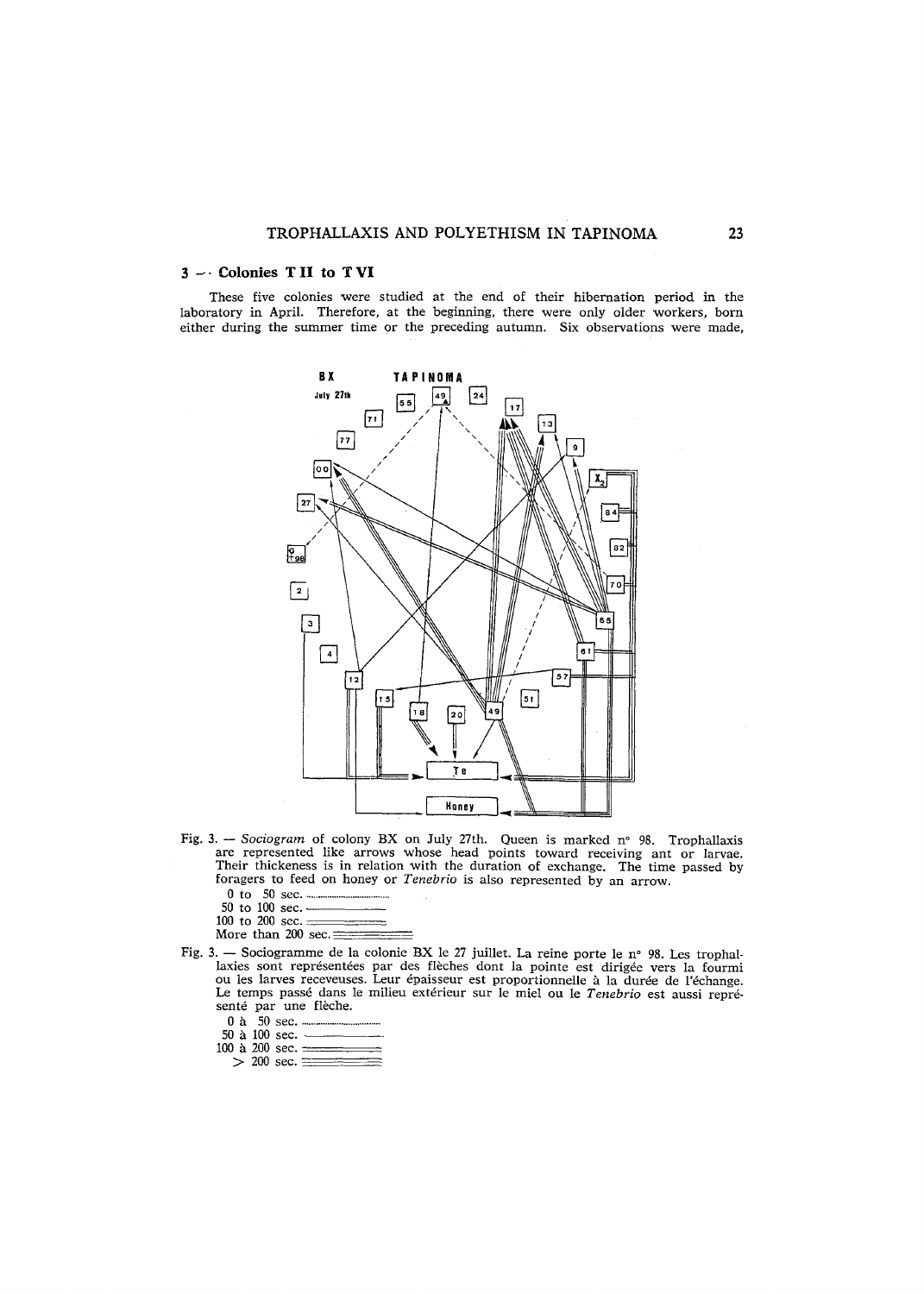**at the rate of one a week, after a period of starvation of 48 hours, at the time of the**  emergence of the first workers born from the wintering brood. This was in May-**June 1974. Each colony had only one queen (in colony T II the queen died during the**  third week). All 5 colonies had a small brood, never more than 50 larvae.

**The death rate xvas very high among older workers during the six weeks**  observation, while there were almost no deaths among young workers. The rate of death varies between 82 % for TV and 27 % for TIII. That is an average of 70 % for old hibernating workers and 8,5 % for young workers 3 or 4 weeks old.

# *Typical behaviours*

**The observed behaviours have been described in** *Lasius niger* **(LENOIR 1974) and are illustrated by figures 3 and** 4.



- **Fig. 4. -- Sociogram of colony CB on August Ist. (see symbols on fig. 3)**
- Fig. 4. Sociogramme de la colonie CB le 1<sup>\*\*</sup> août. **(voir symboles fig. 3)**

**Foragers search for food at the end of the tube and return to the group of sedentary ants to give them the liquids stored in their crops.** 

**It is interesting to note that some foragers show personal preferences either for insects or for honey. They feed on honey or on** *Tenebrio* **more than 70 '% of observations.**  The proportion of foragers showing a marked alimentary preference is variable according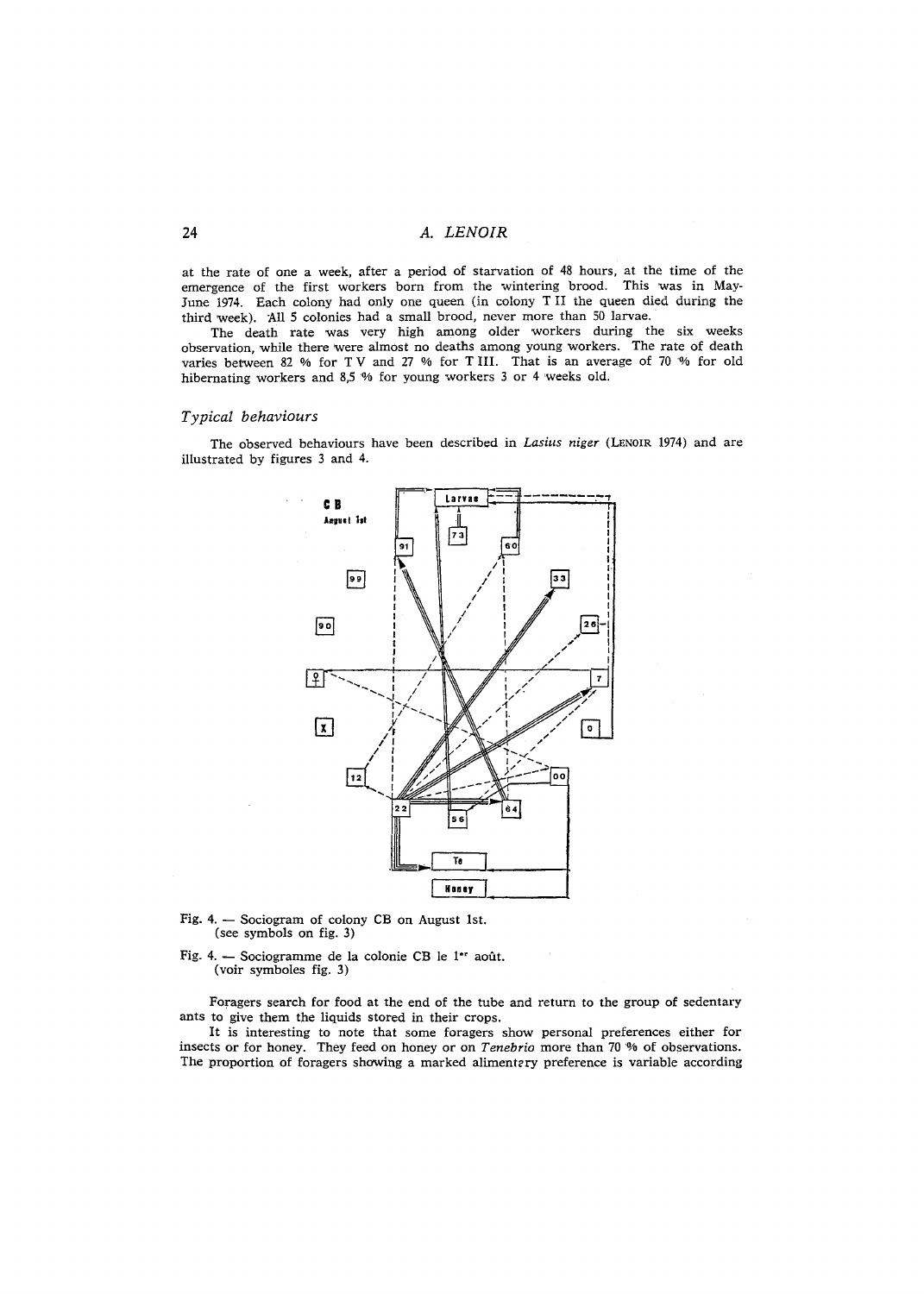to the different colonies 75 % for BX, 50 % for CB, 10 to 30 % for TII-TVI. This shows that there might be a *speeialisation in the alimentary behaviour of some foragers.*  This specialisation should be studied in the field or in an artificial nest with a larger colony.

Nurses feed larvae. They receive food from foragers or receivers which act then as an intermediary.

Some workers are inactives when the sharing of food is concerned.

# RESULTS

## 1 - Individual development

At the end of the observations ants were classified according to the % number of times they showed a foraging behaviour.

- More than 80 % of the tests : *Permanent Foragers* PF
- From 20 to 80 % : *Intermittent Foragers* IF

Under 20 % : *Nurses N* 

# *1 - Permanent Foragers PF*

Permanent foragers may rest passively, but they stand near the entrance or outside the nest. It is normally a permanent forager which discovers the food source, comes back to the nest and recruits nestmates with a recruitmentdisplay. It may then become an Inactive. Half these ants are *never* receivers. The others are rarely so. The ratio of time spent feeding (regurgitating) / receiving  $(F/R)$  is always more than 5, usually as large as 50 and may be infinite when no receiving occurs (Table I). They do not tend the brood and very seldom lick larvae or carry them.

These ants are not very numerous : 28 % old workers in CB-BX, and 31% wintering workers in  $T II - VI$  (Table II A). They are always old. Only one example of a young workers behaving like a permanent forager (twice successive times after emergence, i.e. 100 % of th two observations for this ant) has been found, but it was not active and did not share food (Table II B  $^*$ ). In our colonies PF represented 10 to 15 % of the worker population.

## *2- Intermittent Foragers* IF

These are workers which can forage if necessary, for example, to feed young workers or brood. They can be characterised by an intermediate % number of foraging behaviour: 20 to 80 % of the observations. They are numerous in the colonies : 57 % of hibernating ants in T II - VI, 67 % of old workers in CB-BX (Table II A). They represented 47 % of the total population of our colonies (Table II B).

Those IF are what we described as " disposable" (available) in a preliminary work with *Lasius* (1974). They are either more inclined to forage outside or more inclined to rest inside tending the brood, as necessary. They may be classified in 2 categories :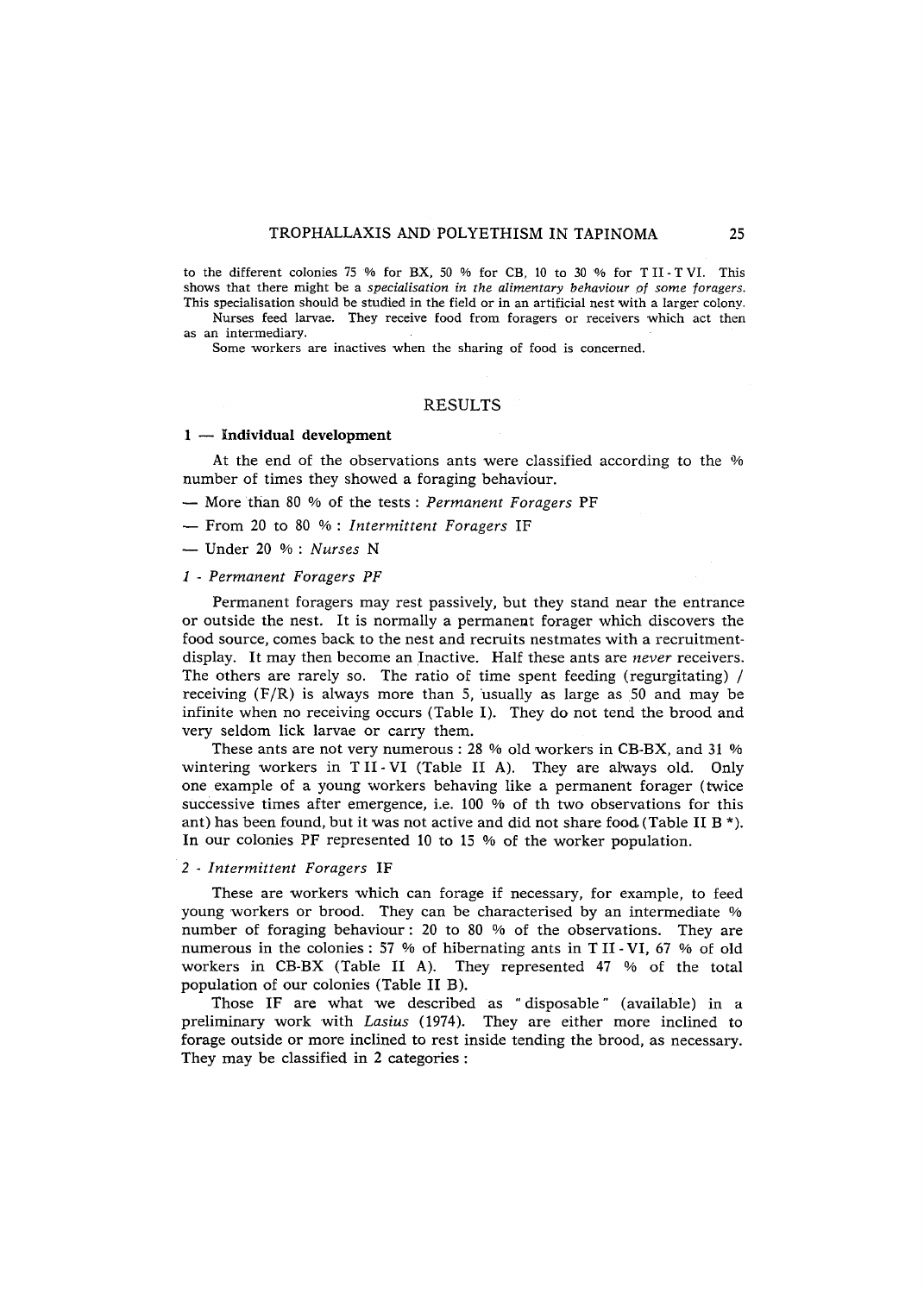Table I. - Summary of characteristics of individuals in CB - BX colonies during 10 days observation samples. Activities connected with feeding larvae are not shown.

Tableau I. — Résumé des caractéristiques individuelles des ouvrières des colonies CB et BX, établies après 10 jours d'observations. Les activités associées à l'élevage de larves ne sont pas quantifiées.

| $n^{\circ}$<br>PERMANENT FORAGERS | foraging                                                                                                                                                                                                                                                                                   |                                                                                                                                                                                                                                                                   |                                                                                                                                                                                                                        | $\overline{F/R}$                                                                                                                                                                                                                                                                                             |
|-----------------------------------|--------------------------------------------------------------------------------------------------------------------------------------------------------------------------------------------------------------------------------------------------------------------------------------------|-------------------------------------------------------------------------------------------------------------------------------------------------------------------------------------------------------------------------------------------------------------------|------------------------------------------------------------------------------------------------------------------------------------------------------------------------------------------------------------------------|--------------------------------------------------------------------------------------------------------------------------------------------------------------------------------------------------------------------------------------------------------------------------------------------------------------|
|                                   |                                                                                                                                                                                                                                                                                            |                                                                                                                                                                                                                                                                   |                                                                                                                                                                                                                        |                                                                                                                                                                                                                                                                                                              |
|                                   |                                                                                                                                                                                                                                                                                            |                                                                                                                                                                                                                                                                   |                                                                                                                                                                                                                        |                                                                                                                                                                                                                                                                                                              |
| 22                                | 100                                                                                                                                                                                                                                                                                        | 9530                                                                                                                                                                                                                                                              | $\mathbf{0}$                                                                                                                                                                                                           |                                                                                                                                                                                                                                                                                                              |
| 00                                | 100                                                                                                                                                                                                                                                                                        | 3 9 20                                                                                                                                                                                                                                                            | 440                                                                                                                                                                                                                    | 9                                                                                                                                                                                                                                                                                                            |
| 12                                | 100                                                                                                                                                                                                                                                                                        | 5830                                                                                                                                                                                                                                                              | 0                                                                                                                                                                                                                      |                                                                                                                                                                                                                                                                                                              |
|                                   |                                                                                                                                                                                                                                                                                            |                                                                                                                                                                                                                                                                   | $\bf{0}$                                                                                                                                                                                                               |                                                                                                                                                                                                                                                                                                              |
|                                   |                                                                                                                                                                                                                                                                                            |                                                                                                                                                                                                                                                                   | 150                                                                                                                                                                                                                    | 8                                                                                                                                                                                                                                                                                                            |
|                                   |                                                                                                                                                                                                                                                                                            |                                                                                                                                                                                                                                                                   |                                                                                                                                                                                                                        |                                                                                                                                                                                                                                                                                                              |
| 64                                | 30                                                                                                                                                                                                                                                                                         | 880                                                                                                                                                                                                                                                               | 770                                                                                                                                                                                                                    | 1.1                                                                                                                                                                                                                                                                                                          |
|                                   | 40                                                                                                                                                                                                                                                                                         |                                                                                                                                                                                                                                                                   | 210                                                                                                                                                                                                                    | 0.95                                                                                                                                                                                                                                                                                                         |
| 56*                               | 20                                                                                                                                                                                                                                                                                         | 530                                                                                                                                                                                                                                                               |                                                                                                                                                                                                                        | 0.4                                                                                                                                                                                                                                                                                                          |
|                                   |                                                                                                                                                                                                                                                                                            | 140                                                                                                                                                                                                                                                               |                                                                                                                                                                                                                        | 0.06                                                                                                                                                                                                                                                                                                         |
|                                   |                                                                                                                                                                                                                                                                                            |                                                                                                                                                                                                                                                                   |                                                                                                                                                                                                                        | 0.07                                                                                                                                                                                                                                                                                                         |
| 4                                 | 70                                                                                                                                                                                                                                                                                         | 440                                                                                                                                                                                                                                                               | 250                                                                                                                                                                                                                    | 1.8                                                                                                                                                                                                                                                                                                          |
|                                   | 30                                                                                                                                                                                                                                                                                         | $\bf{0}$                                                                                                                                                                                                                                                          | 1 400                                                                                                                                                                                                                  | 0                                                                                                                                                                                                                                                                                                            |
|                                   |                                                                                                                                                                                                                                                                                            |                                                                                                                                                                                                                                                                   |                                                                                                                                                                                                                        | 0.57                                                                                                                                                                                                                                                                                                         |
|                                   |                                                                                                                                                                                                                                                                                            |                                                                                                                                                                                                                                                                   |                                                                                                                                                                                                                        | 0.2                                                                                                                                                                                                                                                                                                          |
|                                   |                                                                                                                                                                                                                                                                                            |                                                                                                                                                                                                                                                                   |                                                                                                                                                                                                                        | 2.6                                                                                                                                                                                                                                                                                                          |
|                                   |                                                                                                                                                                                                                                                                                            |                                                                                                                                                                                                                                                                   |                                                                                                                                                                                                                        | 2.3                                                                                                                                                                                                                                                                                                          |
|                                   |                                                                                                                                                                                                                                                                                            |                                                                                                                                                                                                                                                                   |                                                                                                                                                                                                                        | 0.7                                                                                                                                                                                                                                                                                                          |
|                                   |                                                                                                                                                                                                                                                                                            |                                                                                                                                                                                                                                                                   |                                                                                                                                                                                                                        | 0.8                                                                                                                                                                                                                                                                                                          |
|                                   |                                                                                                                                                                                                                                                                                            |                                                                                                                                                                                                                                                                   |                                                                                                                                                                                                                        | 2.3                                                                                                                                                                                                                                                                                                          |
|                                   |                                                                                                                                                                                                                                                                                            |                                                                                                                                                                                                                                                                   |                                                                                                                                                                                                                        | 0.3                                                                                                                                                                                                                                                                                                          |
|                                   |                                                                                                                                                                                                                                                                                            |                                                                                                                                                                                                                                                                   |                                                                                                                                                                                                                        |                                                                                                                                                                                                                                                                                                              |
|                                   |                                                                                                                                                                                                                                                                                            |                                                                                                                                                                                                                                                                   |                                                                                                                                                                                                                        | 0.07                                                                                                                                                                                                                                                                                                         |
|                                   |                                                                                                                                                                                                                                                                                            |                                                                                                                                                                                                                                                                   |                                                                                                                                                                                                                        | 0.02                                                                                                                                                                                                                                                                                                         |
|                                   |                                                                                                                                                                                                                                                                                            |                                                                                                                                                                                                                                                                   |                                                                                                                                                                                                                        | 0.01                                                                                                                                                                                                                                                                                                         |
|                                   |                                                                                                                                                                                                                                                                                            |                                                                                                                                                                                                                                                                   |                                                                                                                                                                                                                        | 0.02                                                                                                                                                                                                                                                                                                         |
|                                   |                                                                                                                                                                                                                                                                                            |                                                                                                                                                                                                                                                                   |                                                                                                                                                                                                                        | 0.2                                                                                                                                                                                                                                                                                                          |
|                                   |                                                                                                                                                                                                                                                                                            |                                                                                                                                                                                                                                                                   |                                                                                                                                                                                                                        | 0                                                                                                                                                                                                                                                                                                            |
|                                   |                                                                                                                                                                                                                                                                                            |                                                                                                                                                                                                                                                                   |                                                                                                                                                                                                                        | 0.03                                                                                                                                                                                                                                                                                                         |
|                                   |                                                                                                                                                                                                                                                                                            |                                                                                                                                                                                                                                                                   |                                                                                                                                                                                                                        | 0                                                                                                                                                                                                                                                                                                            |
|                                   |                                                                                                                                                                                                                                                                                            |                                                                                                                                                                                                                                                                   |                                                                                                                                                                                                                        | 0                                                                                                                                                                                                                                                                                                            |
|                                   |                                                                                                                                                                                                                                                                                            |                                                                                                                                                                                                                                                                   |                                                                                                                                                                                                                        | 0                                                                                                                                                                                                                                                                                                            |
|                                   |                                                                                                                                                                                                                                                                                            |                                                                                                                                                                                                                                                                   |                                                                                                                                                                                                                        | 0.02                                                                                                                                                                                                                                                                                                         |
|                                   |                                                                                                                                                                                                                                                                                            |                                                                                                                                                                                                                                                                   |                                                                                                                                                                                                                        | 0                                                                                                                                                                                                                                                                                                            |
|                                   |                                                                                                                                                                                                                                                                                            |                                                                                                                                                                                                                                                                   |                                                                                                                                                                                                                        | 0                                                                                                                                                                                                                                                                                                            |
|                                   |                                                                                                                                                                                                                                                                                            |                                                                                                                                                                                                                                                                   |                                                                                                                                                                                                                        | 0.7                                                                                                                                                                                                                                                                                                          |
|                                   |                                                                                                                                                                                                                                                                                            |                                                                                                                                                                                                                                                                   |                                                                                                                                                                                                                        | 0.004                                                                                                                                                                                                                                                                                                        |
|                                   |                                                                                                                                                                                                                                                                                            |                                                                                                                                                                                                                                                                   |                                                                                                                                                                                                                        | 0                                                                                                                                                                                                                                                                                                            |
|                                   |                                                                                                                                                                                                                                                                                            |                                                                                                                                                                                                                                                                   |                                                                                                                                                                                                                        | $\bf{0}$                                                                                                                                                                                                                                                                                                     |
|                                   |                                                                                                                                                                                                                                                                                            |                                                                                                                                                                                                                                                                   |                                                                                                                                                                                                                        | 0                                                                                                                                                                                                                                                                                                            |
|                                   |                                                                                                                                                                                                                                                                                            |                                                                                                                                                                                                                                                                   |                                                                                                                                                                                                                        | $\bf{0}$                                                                                                                                                                                                                                                                                                     |
|                                   |                                                                                                                                                                                                                                                                                            |                                                                                                                                                                                                                                                                   |                                                                                                                                                                                                                        |                                                                                                                                                                                                                                                                                                              |
|                                   | 65<br>57<br>INTERMITTENT FORAGERS<br>$12*$<br>$60*$<br>3<br>15<br>18<br>20<br>49<br>51<br>61<br>70<br>82<br>84<br>$0*$<br>$7*$<br>$26*$<br>$33*$<br>$73*$<br>$91*$<br>99*<br>$90*$<br>X <sub>2</sub><br>9*<br>$13*$<br>$17*$<br>$24*$<br>$27*$<br>49.*<br>$55*$<br>$71*$<br>$77*$<br>$00*$ | 100<br>90<br>20<br>50<br>30<br>40<br>30<br>60<br>50<br>50<br>70<br>40<br>10<br>$\bf{0}$<br>0<br>10<br>0<br>0<br>0<br>$\bf{0}$<br>10<br>$\boldsymbol{0}$<br>$\bf{0}$<br>$\bf{0}$<br>$\bf{0}$<br>0<br>0<br>0<br>0<br>0<br>0<br>% foraging: % observations where the | 7540<br>1 2 1 0<br>200<br>60<br>810<br>200<br>1450<br>70<br>390<br>310<br>880<br>200<br>240<br>40<br>20<br>80<br>490<br>0<br>50<br>90<br>$\bf{0}$<br>$\boldsymbol{0}$<br>30<br>0<br>0<br>760<br>10<br>0<br>0<br>0<br>0 | 1 3 5 0<br>2 0 6 0<br>840<br>1410<br>1 000<br>560<br>30<br>580<br>380<br>380<br>610<br>3 1 1 0<br>1880<br>1 1 6 0<br>3 1 1 0<br>2 1 1 0<br>1 1 4 0<br>1 4 4 0<br>1 1 4 0<br>800<br>860<br>1740<br>1750<br>1500<br>1 0 3 0<br>250<br>310<br>970<br>1 2 7 0<br>1610<br>% foraging: % des observations où l'ou- |

F : total time feeding other worker or

queen (seconds).

R: total time receiving. **F/R:** ratio Feeding/Receiving.

\* : young worker.

F: temps total passé à nourrir d'autres ouvrières ou la reine (secondes).

R: temps total passé à recevoir de la nourriture.

 $F/R$ : rapport activité de donneuse / activit6 de receveuse.

\* : jeune ouvrière.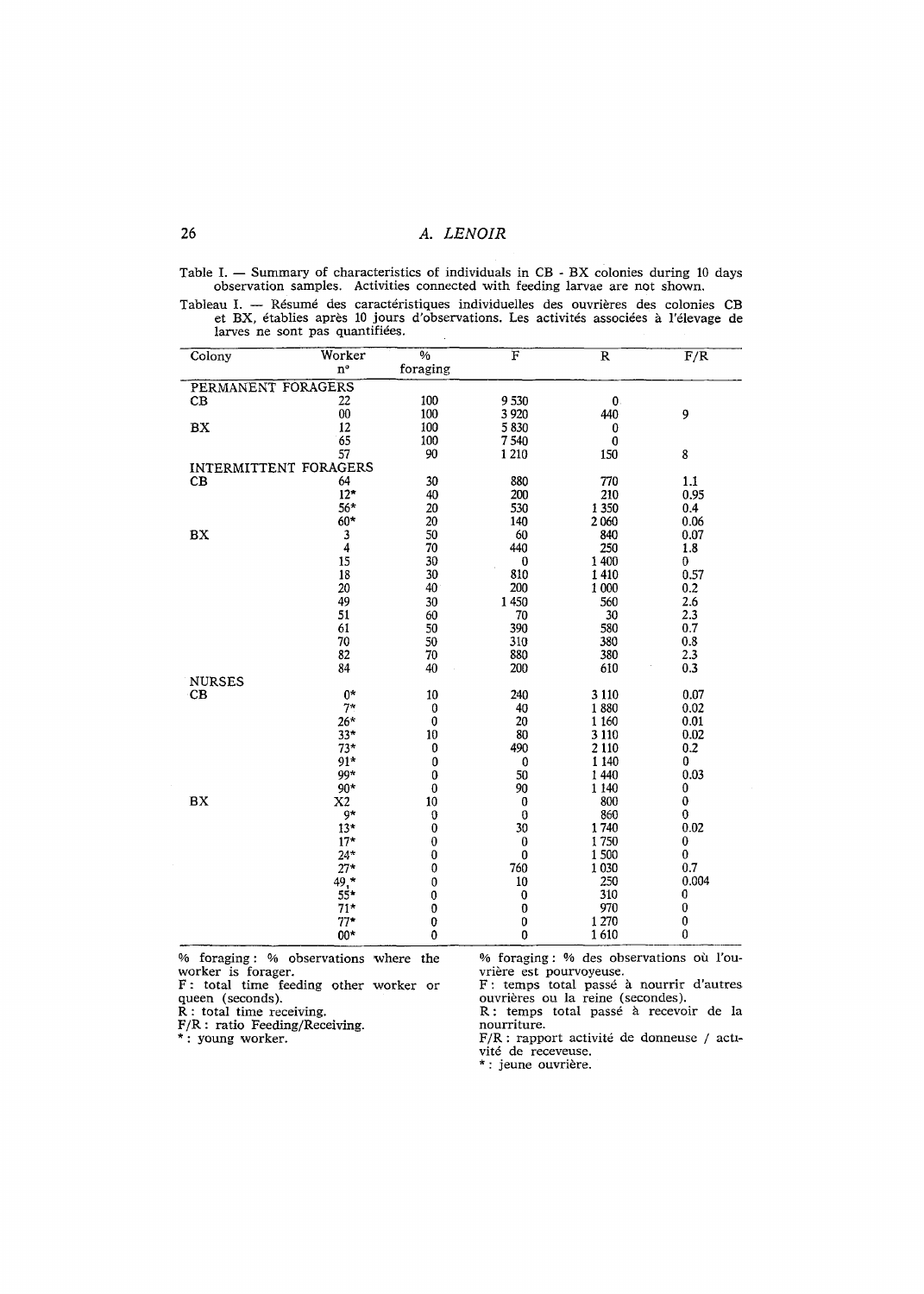## TROPHALLAXIS AND POLYETHISM IN TAPINOMA 27

# *a - Strongly inclined to foraging* (50 to 80 % observations) (Table I)

These are ants which are observed mostly outside the nest. They may also be receivers, the ratio feeding/receiving is less than one (they receive more than they regurgite). They never or seldom lick brood. CB-BX workers 3, 4, 51, 61, 70 and 82 were classified in this group (Table I).

*b - Not inclined to 1oraging :* these are foragers in less than 50 % observations. Very often they leave the nest to forage only towards the end of the period of observation. Their activity is very variable: some are good donors. F/R is in 7 cases out 9 (80 %) less than one for this group of workers.

The work efficiency of foragers, measured by the total time during which regurgitation occurs clearly shows that permanent foragers are much more active than intermittent foragers.

## *3 - Nurses*

These practically always remain inside the nest, near the queen and brood, or stand on it, They lick larvae and eggs, they also move them and collect them in piles. Nurses are very active receivers, They are rarely foragers (see table I nº 0, 33 and  $X_2$  for 10 %) and if they are, they regurgitate very little food. Thus  $F/R$  is always smaller than 1, and very often  $0$  or near (Table I). The nurses sometimes fed larvae during the observation period. This behaviour takes place after a short period of antennal stroking. During regurgitation the mandibles of the nurse are wide open around the head of the larvae. If the larvae are small, nurses grip them between their forelegs to put the head of the larvae between their mandibles.

# *4 - Development of behaviour depending on the age of the ant*

Young ants, after hatching from the pupae, are generally receivers only, and in a few days they are able to feed brood. They become nurses and stand on brood as has been described above. They are able to leave the nest at 4-5 days of age and they become foragers for one or two days. When they are one week old they may become intermittent foragers, for example 12, 56 and 60 in CB (Table I). This behaviour shows a great plasticity and demonstrates that the ethological groups I have determined (permanent foragers, intermittent foragers and nurses) provide a convenient classification. that is not an absolute one, where all intermediaries exist.

*Among the older workers* very little difference can be noticed between the wintering workers and the workers whose age is unknown but who are definitely more than 25 days old (Table II A). We can thus consider that a one month old ant is *already old in the laboratory environment.* Among these individuals, about 30 % are permanent foragers, 60 to 70 % intermittent foragers and 5 to 10 % nurses. It must be added that old nurses are very bad nurses as they do nothing, most of the time, and very seldom regurgigate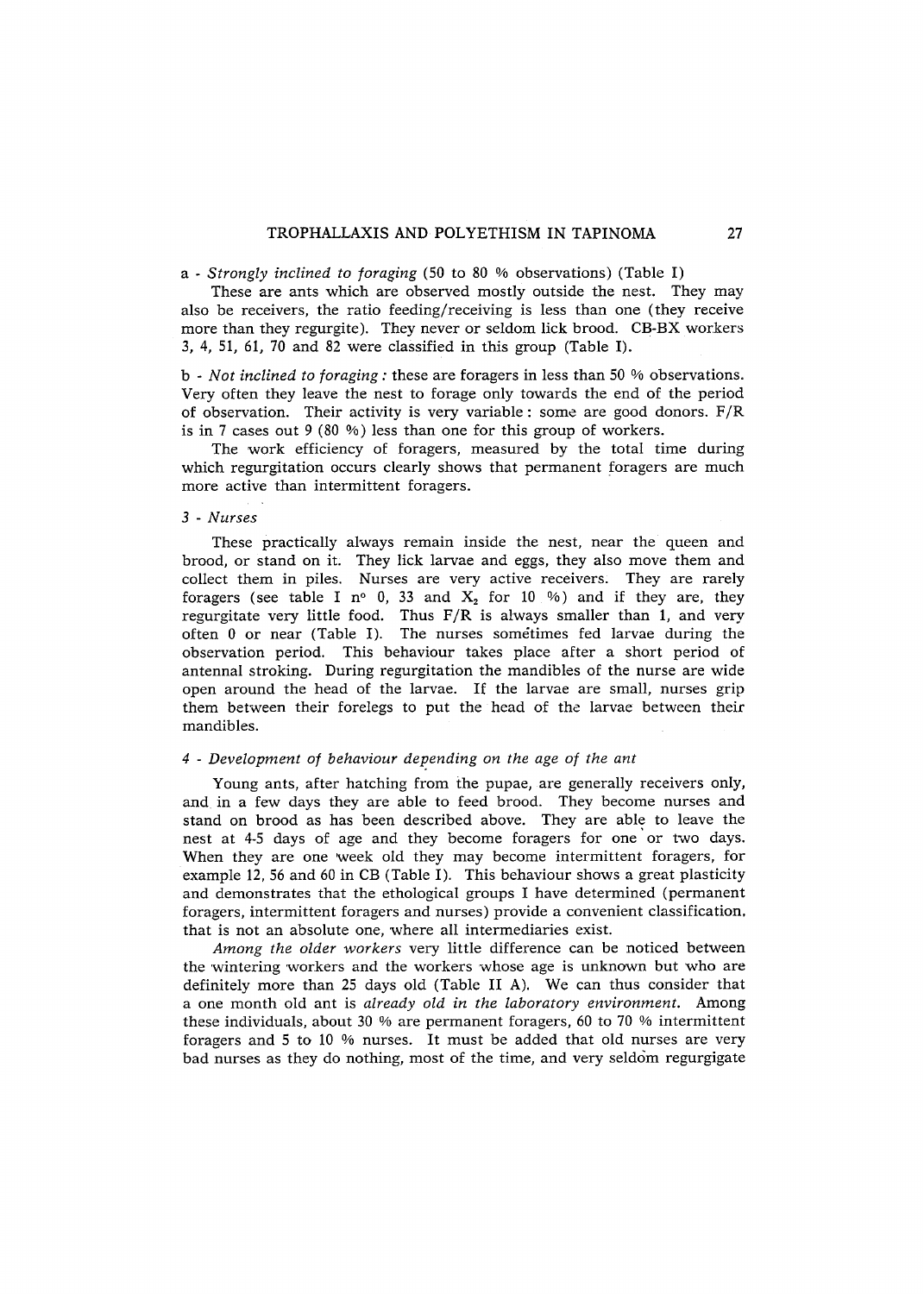## 28 *A. LEIVOIR*

Table II. -- Frequency of various ethological groups of workers in relation with age. Tableau II. -- Fréquence des divers groupes éthologiques en relation avec l'âge des ouvrières.

- $A A$ nts of unknown age (more than 25 days old at the beginning of the experience) and wintering ants.  $x^2 = 0.008$  not significant (when grouping IF and N)  $x^2$  1.d.l.,  $.05 = 3,84$ )
- A Fourmis d'âge inconnu (plus de 25 jours au début de l'expérience) et fourmis hivernantes.  $x^2 = 0,008$  non significatif (en regroupant N et IF)

|                               |                         | PF         | IF           | N       | Total       |
|-------------------------------|-------------------------|------------|--------------|---------|-------------|
| "Old " workers<br>$> 25$ days | Number<br>$\frac{9}{6}$ | 27.8 %     | 12<br>66.7 % | $5.5\%$ | 18<br>100 % |
| Wintering<br>workers          | Number<br>$\frac{1}{2}$ | $\%$<br>31 | 56.8%        | %<br>10 | 29<br>100 % |
|                               | Mean                    | 29.8 %     | 61.7 %       | $8.5\%$ |             |

- **B --**  Both old and wintering ants compared with young ants.  $x^2 = 30.157$  P < .001 (when grouping PF and IF)  $(x^2 \text{ 1.d.1., } .001 = 10.83)$ \* Young worker outside the nest but completly inactive.
	- $x^2$  are calculated with correction for continuity of Yates (2  $\times$  2 contingency tables).
- **B** Comparaison entre fourmis âgées ou hivernantes avec jeunes.  $x^2$  = 30,157 P < .001 (en regroupant PF et IF) \* Jeune ouvrière à l'extérieur du nid, mais complètement inactive. Les  $x^2$  sont calculés avec la correction de continuité de Yates (tableau de contin gence  $2 \times 2$ ).

|                                                  |                | PF              | IF             | N           | Total       |
|--------------------------------------------------|----------------|-----------------|----------------|-------------|-------------|
| Old $($ $>$ 25 days)<br>and wintering<br>workers | Number<br>$\%$ | 14<br>29.8 %    | 29<br>61.7 %   | 8.5%        | 47<br>100 % |
| Young workers<br>$(< 30 \text{ days})$           | Number<br>%    | $1*$<br>$1.7\%$ | 21<br>35.6 $%$ | 37<br>62.7% | 59<br>100 % |
|                                                  | Mean           | 14.1 %          | 47.2%          | 38.7 %      |             |

PF : Permanent forager

IF : Intermittent forager

N : Nurse

PF : Pourvoyeuse permanente

IF : Pourvoyeuse intermittente

N : Nourrice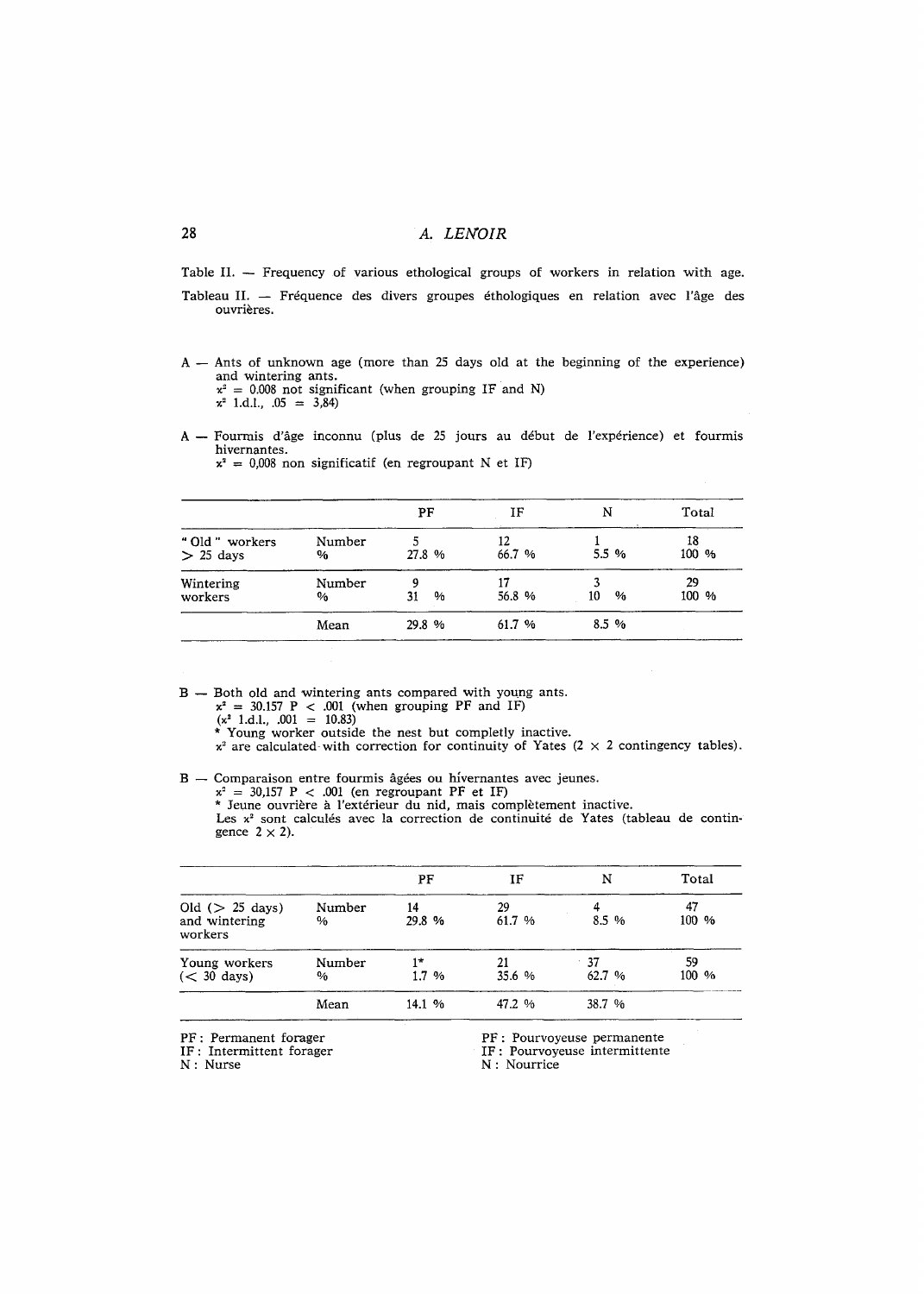to larvae or care for them; for e.g.  $X_2$  in colony BX (Table I) or 76 in TV. This last ant died during the 4th week.

*Among young workers* the results are quite different. 65 % are nurses and 35 % intermittent foragers (Table II B). The difference between young and old workers is very significant (P  $<$  0.001 with  $\chi$  <sub>2</sub>). Here we see a phenomenon well known among ants: younger ants are nurses at first and then they become foragers. A problem attracted our attention: are the permanent foragers the oldest workers ? At present we cannot answer this question because some individuals might become permanent foragers at once or remain intermittent only for a short while, according to the social environment.

# **2 -- Influence of the hatching of young workers**

The hatching of young workers creates new needs for food in the colony since these new ants are active receivers. If the food supply is not sufficient they may leave the group to search for food. The total trophallactic activity of the colony BX was low on July 9th, 10th and llth in the absence of young workers. It increased greatly after the hatching of the young and remained at a high level, more than 4 or 5 times the starting level.

Figure 5 represents on the abcissa the number of young workers and on the ordinate the trophallactic activity of the whole colony. The graph clearly shows a positive linear correlation ( $r = 0.770$ ,  $P < .01$ ).

Table iiI indicates the levels oF trophallactic activity (measured in seconds) for either foragers or receivers for one observation. We have reported the durations of regurgitation for foragers, and receiving for receivers. The animals are classified in groups: feeble activity (from 0 to 59 see), medium activity (from 60 to 199), high activity (from 200 to 599 sec) and very intense activity (600 sec that is more than 10 minutes).

Results are presented as a function of the ratio  $Y/0$ : number of Young workers/number of Old workers.

 $-Y/0 = 0$ : There are no young workers and with moderate starvation (24 or 48 h) the trophallactic activity is generally very low.

*-- Y/O < 1 :* The number of young workers is smaller than the number of old ,workers. The activity of the colony is greater but ranks at a medium level (between 800 to 1 600 seconds, and one at 4 000). The young workers are not foragers.

If 'we look at table III A, we can see that the trophallactic activity of the young is very high. They are active receivers, but there is a great variability between individuals: 27 % show a feeble activity, on the contrary 53,9 %  $(38.5 \, % + 15.4 \, %)$  show a high or very intense activity. Foraging is done by old workers (Table 3 B, 2nd line).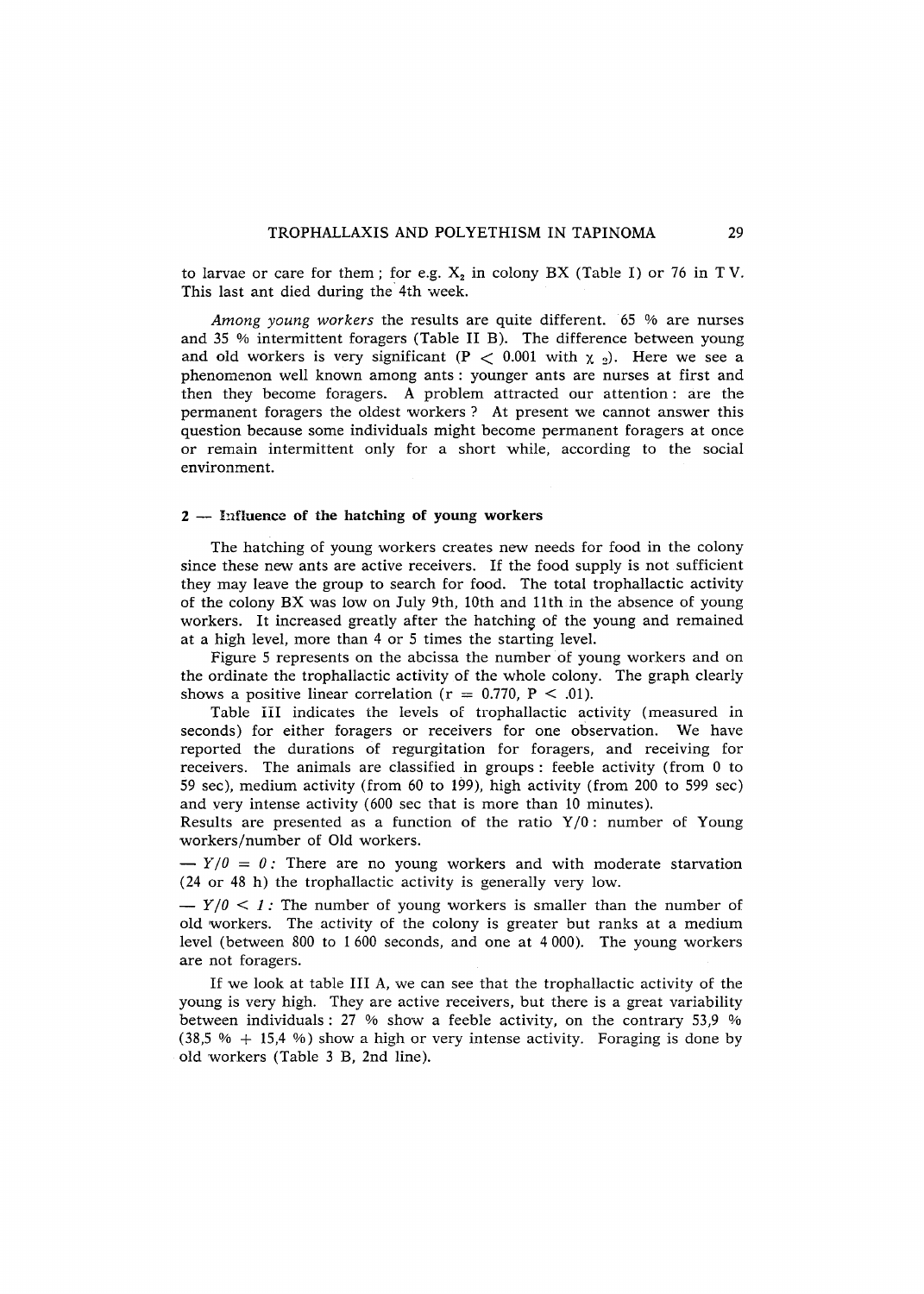

- Fig. 5. -- Correlation between total trophallactic activity of the various colonies and the number of young workers.  $r = 0.770$  is significant with P < 0.01.
- Fig. 5. -- Corrélation entre l'activité trophallactique totale des colonies et le nombre des jeunes ouvrières.

 $r = 0.770$  significatif avec P < 0.01.

 $-Y/0$  > 1: Young workers are more numerous than old workers and the activity of the colony is much higher. In 70 % of cases the total activity of the colony is superior to 2 000 seconds (25 minutes of trophallaxis for 30 minutes of observation, which is possible because there are simultaneous exchanges). We have observed that in this situation young workers become foragers. Young workers are sometimes only 4-5 days old, more often they are 10 or 15 days. The young workers which remain receivers appear more active than in the case  $Y/0 < 1$  (Table III A): 27 % are very active as against only 15 % when there are no young foragers but the  $\chi_2$  obtained is 0.358 which is not significant. Foraging is thus the work of both young and old *workers.* The latter are much more efficient since in 24 observations 40 % old workers are very intense donors when only 8 % young workers are (Table III B, lines 3 and 4 -  $\chi_2$  significant with P < 0.02).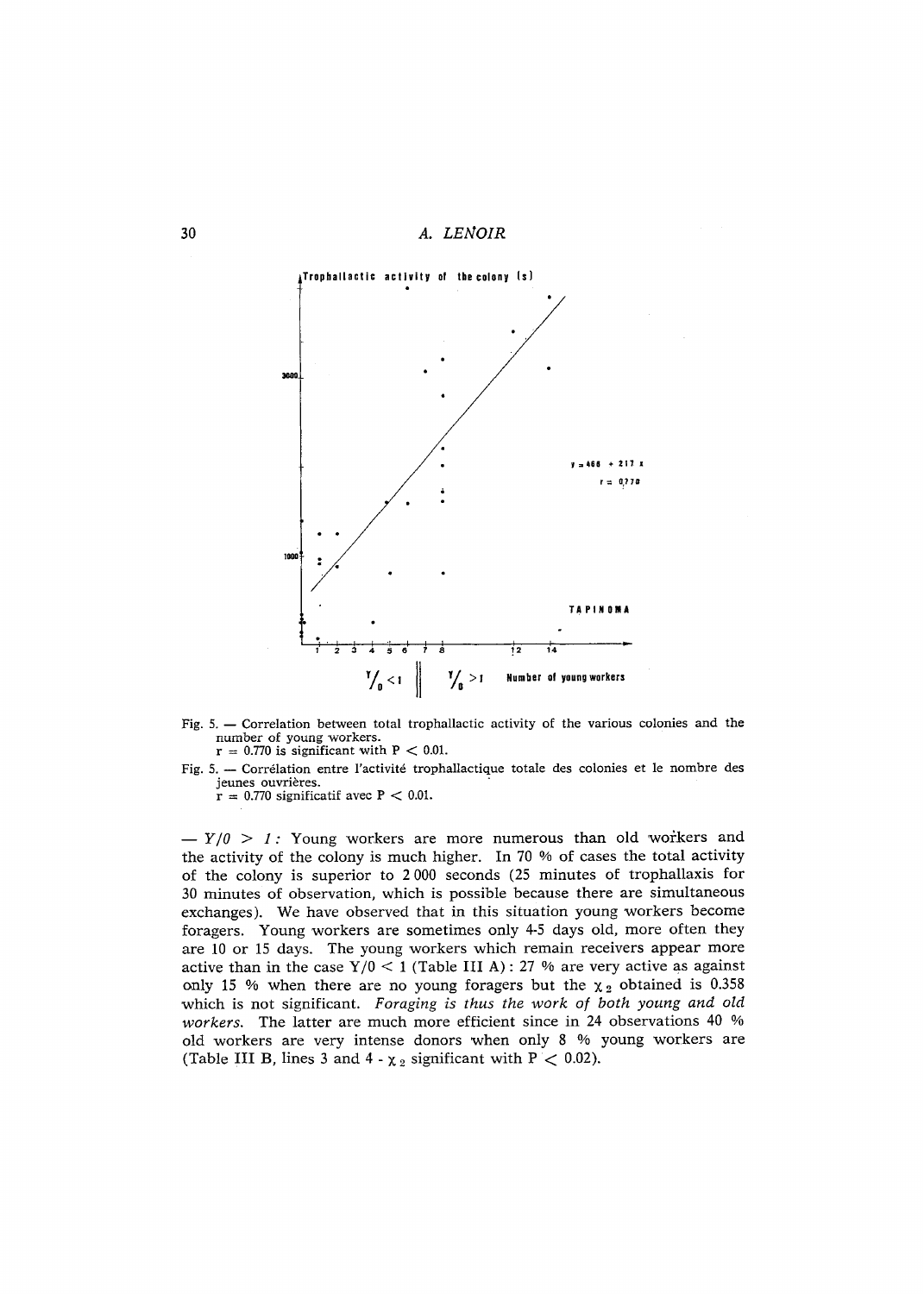

Ants are foragers (feeding) or receivers.

3 A : time during which young workers are receiving food from foragers.

 $x^2 = 0.358, 1$  d.l.  $P > .90$ 

3 B : time during which young or old workers are giving food to receivers. There are 3 situations in relaiton with the ration Y/O (young / old workers):  $Y/O = 0$ (only old workers)  $Y/O < 1$  less young than old, and  $Y/O > 1$  more young than old workers.

 $x^2$  between old workers = 28.957, 3 d.l.,  $P < .001$ 

 $x^2$  between young and old workers when  $Y/O > 1 = 6.402, 1$  d.l.,  $P < .02$ 

 $x^2$  are calculated with two groups: feeble + medium and high + very intense activity (correction for continuity of Yates has been used for  $2 \times 2$  contingency tables).

Tableau III. -- Activitd trophallactique (en secondes) des individus des colonies T II T VI, pour une observation de 30 nan. Les fourmis sont douneuses ou receveuses: 3 A : Activité de receveuse des jeunes ouvrières nourries par les pourvoyeuses.  $x^2 = 0.358 \text{ P} > .90$ 

 $3B$  : Activité de donneuse des pourvoyeuses jeunes ou âgées suivant le rapport Y/O (nombre de jeunes ouvrières / nombre d'ouvrières âgées).

 $Y/O = 0$ : uniquement des vieilles ouvrières

 $Y/O < 1$ : moins de jeunes ouvrières que de vieilles

 $Y/O > 1$ : plus de jeunes ouvrières que de vieilles

 $x^2$  entre vieilles ouvrières = 28,957 P < .001

 $x^2$  entre jeunes et vieilles quand  $Y/O > 1 = 6,402$  P < .02

Les  $x^2$  sont calculés en regroupant faible + moyenne activité et forte + très forte activité et en utilisant la correction de continuité de Yates pour les tableaux de contingence  $2 \times 2$ .

| Workers         |       | Situation | $0 - 59$<br>sec.<br>feeble | 60-199<br>sec.<br>medium | 200-599<br>sec.<br>high | >600<br>sec.<br>very<br>intense | Total       |                           |
|-----------------|-------|-----------|----------------------------|--------------------------|-------------------------|---------------------------------|-------------|---------------------------|
| 3A              |       | Y/O < 1   | 7<br>27<br>$\%$            | 5<br>19.2 %              | 10<br>38.5 %            | 4<br>15.4 %                     | 26<br>100 % | Number<br>%               |
| Young receivers |       | Y/O > 1   | ٠<br>18<br>32.7 %          | $\mathbf{2}$<br>3.6 %    | 20<br>36.4 %            | 15<br>27.2 %                    | 55<br>100 % | Number<br>%               |
| 3B              | old   | $Y/O = 0$ | 41<br>78.8 %               | 7<br>13.5 %              | 2<br>3.8 %              | 2<br>3.8 %                      | 52<br>100 % | Number<br>$\mathcal{V}_0$ |
| Foragers        | old   | Y/0 < 1   | 27<br>50.9 %               | 10<br>18.9 %             | 12<br>22.6 %            | 4<br>7.5 %                      | 53<br>100 % | Number<br>%               |
| (giving)        | young | Y/O > 1   | 27<br>56.25%               | 6<br>12.5 %              | 11<br>22.9 %            | 4<br>8.3 %                      | 48<br>100 % | Number<br>%               |
|                 | old   |           | 9<br>28.1 %                | 3<br>9.4 %               | 7<br>21.9 %             | 13<br>40.6 %                    | 32<br>100 % | Number<br>%               |

It is possible to conclude that when Y/0 < 1 there are no *young foragers.*  We have noted only one exception during 26 observations (4 %). On the otherhand, xvhen Y/0 > 1, *young workers become foragers* after a one day starvation period (no exception during 13 observations). This phenomenon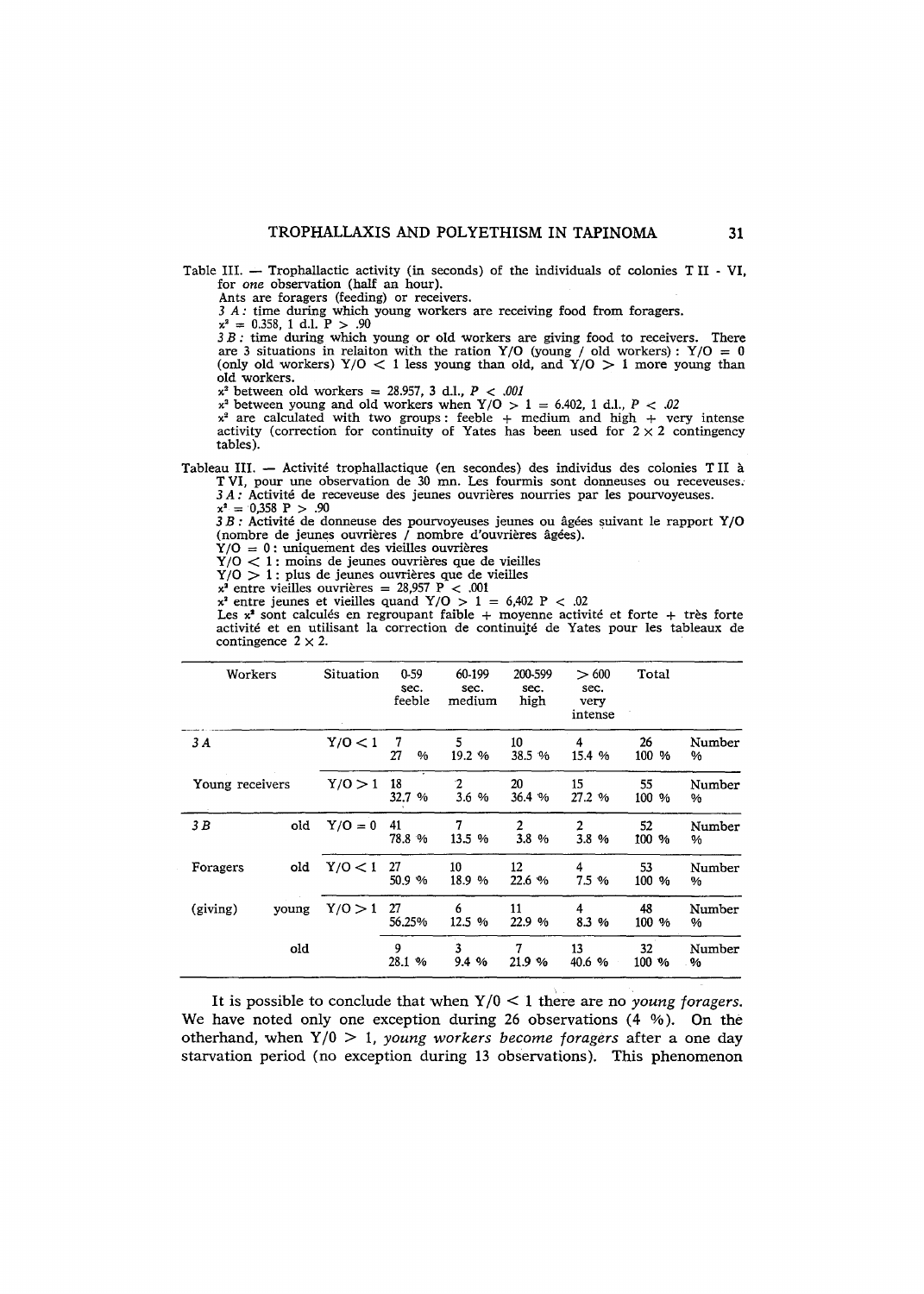is probably temporary and reversible: young workers which have left the nest to forage become nurses again after a few days (as in CB). The foraging behaviour is influenced by social pressures: when there are many workers or very few old foragers there is a change in the behaviour of young individuals. This phenomenon is a *social regulation of behaviour.* 

## **3 -- Effect of the forager mortality**

In the colony BX, the food requirements were very high due to the presence of young workers which were very active receivers in the first days after emergence. The needs were easily supplied by the pool of old intermittent foragers which efficiently furnished the nest. The total number of foragers passed from 4 to a maximum of 17 (all old workers except one, and 2 young workers). This phenomenon is shown on figure 6 which



- Fig. 6. Correlation between total trophallactic activity and number of foragers in colonies CB and BX.
	- CB : r no significant.

 $BX: r$  significant with  $P < 0.01$ .

\* young workers forage (see text).

- Fig. 6. -- Corrélation entre l'activité trophallactique totale et le nombre de pourvoyeuses dans les colonies CB et BX.
	- CB : r non significatif.
	- BX :  $r = 0.754$  significatif avec  $P < 0.01$ .
	- \* : jeunes ouvrières pourvoyeuses (voir texte).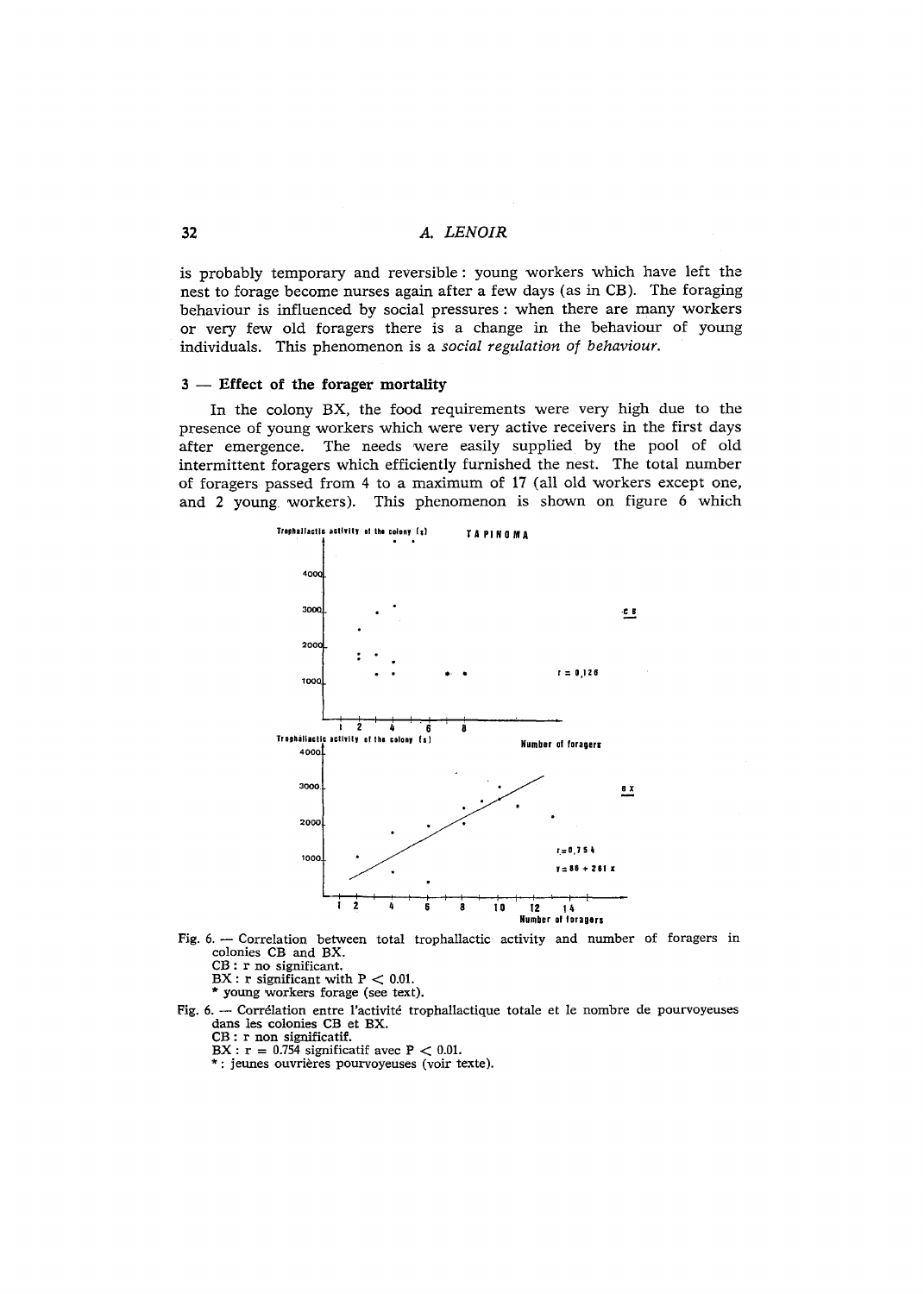represents the total trophallactic activity of the colony (in seconds) as a function on the number of foragers. There is a very significant correlation  $(r = 0.754, P < .01).$ 

For the colony CB we must go back to Figure 2: most of the old foragers died after a few days. There was one permanent forager which died when young workers emerged from the pupae. 6 old workers were removed on July 18th, 4 others in the following days. Individual 00 and 4 become permanent foragers and 22 soon joined them. The linear function between trophallactic activity and foraging was not found again in colony CB  $(r = 0.126)$ . It was even observed that during the 10th day, 2 young workers went foraging and 5 on the 18 th day (fig. 6). 2 young workers only went out on the 19th day and then the phenomenon stopped (see paragraph on Y/0). It was concluded that *only old workers can quickly become permanent foragers.* Young workers are able to help temporarely in the search for food but cannot immediatly take the place of permanent foragers if they disappear.

# **4 -- Discussion and conclusions**

# *I - Age polyethism in Tapinoma*

The structure of the society and division of labour corresponds to known models. Differences in behaviour depend on the age of the ants: young ants are nurses and older ones foragers:

Younger workers usually remain motionless on the brood, near the queen. When their pigmentation is completed (in two or three days) they become very active receivers and feed larvae. When they are 10-15 days old they are good nurses. The maturation of'the donor behaviour in relation with other workers is very slow and even if they become foragers prematurely their activity is always lower than the activity of older foragers. This fact suggests that regurgitation is not the same for a worker as for a larvae younger workers are good donors to larvae and bad donors to other workers.

One reason could be that in young workers the glands (esp. postpharyngeal glands) are still active and there might be transferred more glandular secretions rather than regurgitated crop content. NAARMAN (1963) on *Formica*  and MARKIN (1970) on *Iridomyrmex humilis* have shown that substantial amounts of glandular secretion are transferred with regurgitated materials to queens and small larvae. BUSCHINGER and KLOFT (1973) could find out similar situations in colonies of *Monomorium pharaonis* (L.). Thus young workers tending the queen (s) as "Hofstaat" serve like a screen against poisenous baits transferred by regurgitation of crop content.

*From the 3rd or 4th week* (or earlier according to social pressure as will be discussed later) a11 the workers form a *pool* of available individuals doing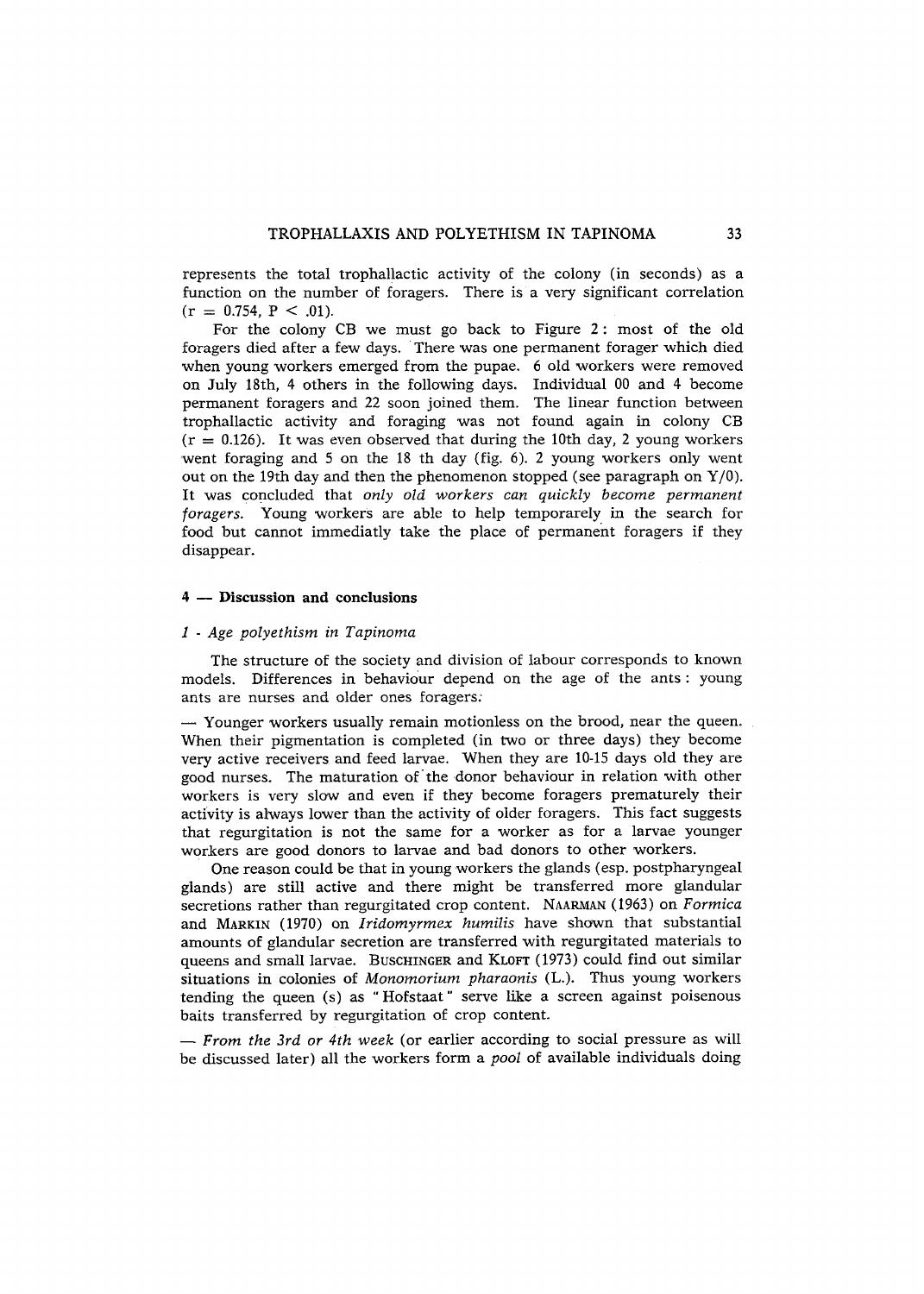nothing for most of the time. They are able to feed the brood, to forage or both. We have called these workers intermittent foragers. This phenomenon has already been observed in *Lasius niger* (LENOIR 1974) and SUDD (1967 p. 161) mentions this point. It is not known if these workers " doing nothing " are also found in the field where they might be doing tasks impossible in an artificial nest. Sudd thinks that this is a general phenomenon as it is also ordinarily observed in bee hives.

 $-$  After that some individuals become permanent foragers. They are probably the oldest ants (particulary overwintering ones). These workers are not numerous but they are very busy and supply most of the colony food. They may specialise in sweet diet (honey) which they quickly share whereas temporary foragers often prefer a meat diet *(Tenebrio)* keeping tile haemolymph in store in their crop. SCHNEIDER (1972) pointed out that in *Formica polyctena* large quantities of food taken up by some individuals may remain in the crop, unregurgitated. This kind of specialization has already been studied in this species: KILL (1934) has observed that some individuals are hunters and others collect honeydew. OTTO (1958) discovered that honeydew collectors are smaller than hunters. HORSTMANN (1973) confirmed the existence of these specialists in the foraging area. This is also found in *Camponotus* where workers collecting nectar are larger than honeydew collectors (GOTWALD 1968). In our experimental foundations, workers are all small individuals, and specialization might be linked with age only (but the size of workers has not been measured). It is difficult to compare age polyethism in *Tapinoma erraticum* with the results of OTTO (1958) in *Formica polyctena* as we only observed small colonies where the passage from one task to another is certainly very easy. The temperature of our nests  $(25^{\circ}C)$ probably accelerated the rate of development.

Otto has pointed out that the passage from inside the nest to outside the nest is affected after the 45th day. In our tube nests there is no definite borde line between those 2 regions, *Tapinoma* workers often stay near the place where the queen and the brood are. We have chosen the tiine when the workers begin to come outside the brood area and explore the extremity of the tube where food is given; they become intermittent foragers, and can be compared with *Formica* workers doing outside tasks.

In the genus *Myrmica* 3 species have been studied : *Myrmica scabrinodis*  and *Myrmica ruginodis* (WEIR 1958 a, b) and *Myrmica rubra* (BRIAN 1974). In *Myrmica* it has been known for a long time that pale young workers are nurses and that they change into foragers as they darken and age (EHRHARDT 1931). Weir recognised three worker jobs: nurses, domestics and foragers. The % time spent by workers on brood, near brood and away from brood, the brood rearing efficiency and nest-building capacities xvere observed. Brian has classified workers, on the basis of time spent on/off brood into nurses ( $\ge 2$ ), foragers ( $\le 0.5$ ) and intermediates ( $\le 2$ ,  $> 0.5$ ). Activities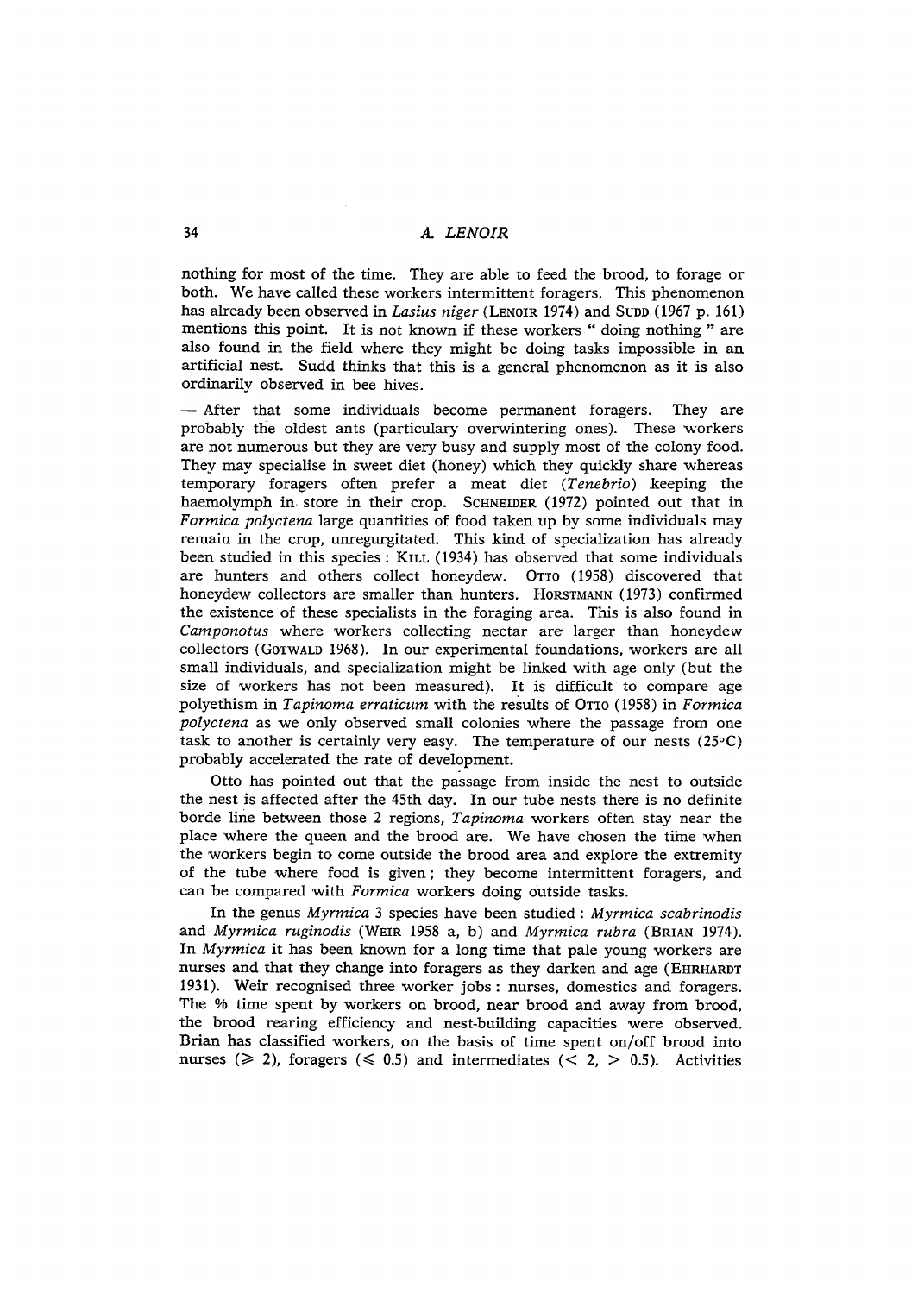connected with brood are : standing on brood, grooming and feeding small, worker-biaised larvae, and chewing prey. Activities connected with foraging are standing away from brood, exploring and collecting food. Pale workers usually nurse and dark one usually forage or behave as intermediates, but there are exceptions. Brian thinks that intermediates seem to correspond with domestic. Weir regarded the domestics as a mobile reserve of foragers. It is interesting to see that our conclusions are similar, for two other species *Lasius niger* (LENOIR 1974), and *Tapinoma erraticum* in this study. We propose to call domestics or intermediates, *intermittent foragers* because they represent a pool of available individuals.

## *2 - Individual development and interindividual variation*

OTTO (I958) has already pointed out that some *Formica polyctena* 'workers pass to the outside tasks without feeding the brood, when some others on the contrary did not leave the nest before they were 80 days old. Such an interindividual variation has also been observed in this studies, both for the activity and for individual development.

The activity of ants of the same age or of the same class of age when it is not known exactly is very variable. Some young workers tend the larvae (feed, lick and displace) when others rarely or'never do so and just stay on the brood, they are all called nurses in as much as they do not come out of the nest.

Variability is also very important .between workers for trophallactic activity as has been shown in Table III. The heterogeneity of response between individuals of a group has recently been demonstrated in the olfactive interattraction (VERRON 1973) and locomotor activity (VERRON 1974) for *Lasius niger*, and in the carrying brood (MEUDEC 1973 b) for *Tapinoma erraticum.* 

Individual development is linked to age, but, in a group of workers of the same age, some come outside the nest early, others are nurses for a longer time. For example in colony CB, 2 workers hatched on July 4th,  $n<sup>o</sup>$  12 become intermittent forager on 18th and n° 56 only on 27th (23 days old). Of the 9 workers hatched on July 14-15th, 3 become intermittent foragers on 27th and 6 were still nurses on August 2nd. In colony T IV 3 workers, only 4-5 days old, become intermittent foragers. The duration of the nursing stage is very variable, from 4-5 days to 2-3 weeks in general, and sometimes more (under laboratory conditions). This variability is influenced by social regulation.

# *3 - Social regulation*

This is very important, even in a small colony. It occurs when the foragers die or when there are not enough older workers to feed the colony by the early development of foraging and donor behaviour in young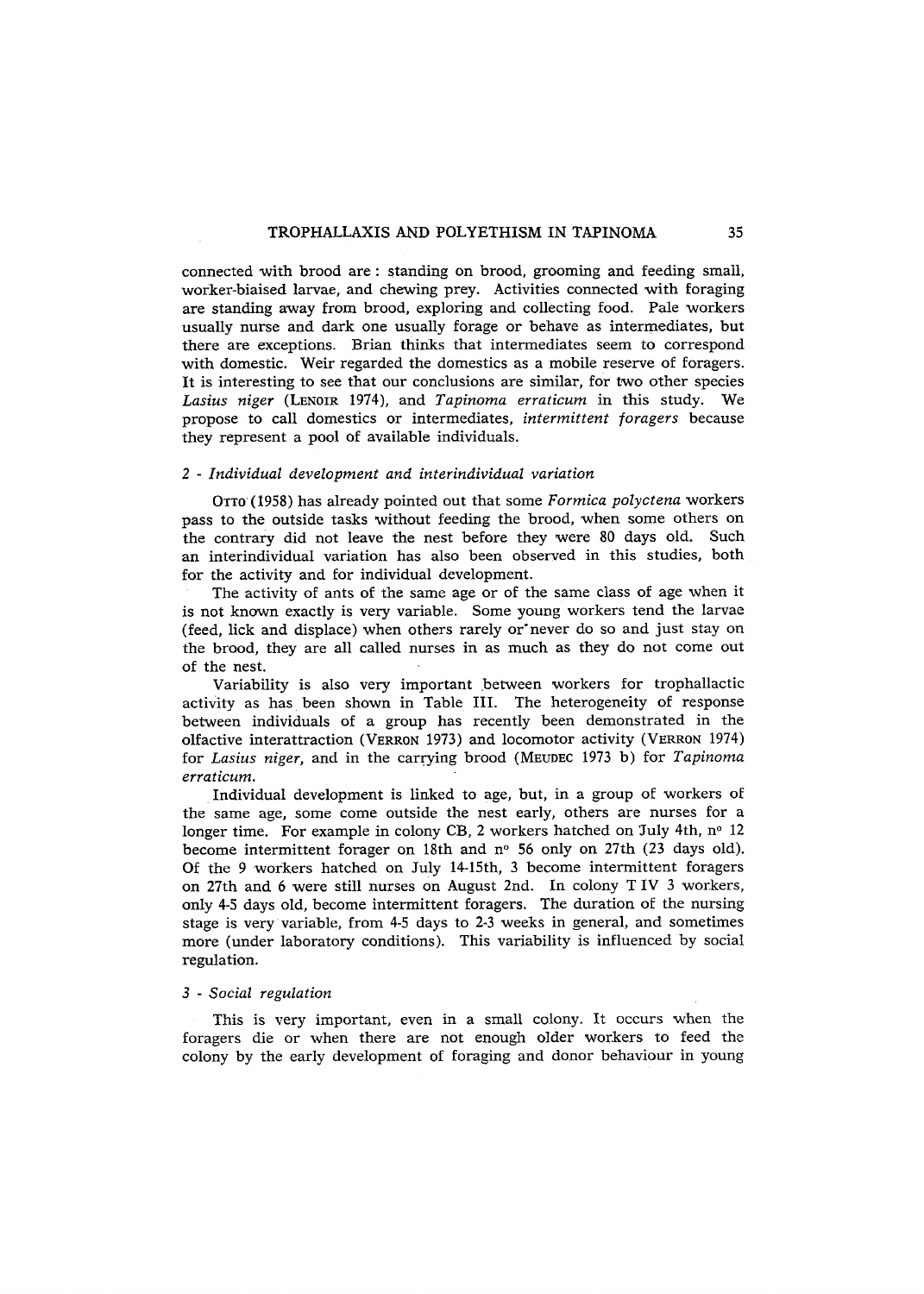ants. When the ratio Young/Old workers is more than one, some young workers may leave the nest and become intermittent foragers (colonies T II-VI). This change of behaviour is sometimes reversible : after a few days or one day only, young workers ceased their task and become nurses again when enough food was provided (colonies CB-BX).

The acceleration of the development of the behaviour of young worker has already been reported when there are no old workers by EHRHARDT (1931) in *Manica rubida,* DOBRZANSKA (1959) in *Formica sanguinea,* CHAUVIN (1969) in *Formica polyctena,* and we have often observed it in *Lasius niger* (work in progress). Groups of young workers of the same age very quickly organise themselves into nurses and foragers. The presence of a few older workers is sufficient to prevent the modification of behaviour or at least to limit it, as we see in these studies. This is perhaps connected with the influence of older workers on the development of ovaries of young workers. OTTO (1958) established in *Formica polyctena* that ovaries come to maturity from the 10th to the 30th day and then degenerate, when the ants leave the nest. Workers which were kept without older ones did not develope ripe ovaries. The presence of older workers influences the ovarian activity of the young which become foragers when the ovaries degenerate. If there are no older workers there is no ovarian development and some workers might become foragers directly.

## **R6fdrences bibliographiques**

BRIAN M.V., 1974. -- Brood-rearing in small cultures of the ant *Myrmica rubra L. Anim. Behav., 22,* 879-889.

BUSCHINGER A., KLOFT W., 1973. -- Zur Funktion der Königin im sozialen Nahrungshaushalt der Pharaoameise *Monomorium pharaonis (L.) (Hym., Formicidae). Forschungs Landes Nordrhein-West.,* Nr. 2306, Westdeutscher Verlag Opladen, 1973, 1-34.

CHAUVIN R., 1969. -- Le monde des fourmis, *Plon*, édit., Paris, 287 p.

DOBRZANSKA J., 1959. -- Studies on the division of labour in ants, genus *Formica. Acta BioL Exper., 19,* 57-81.

EHRHARDT S., 1931. - Uber Arbeitsteilung bei *Myrmica* und *Messor - Arten., Z. Morph. Okol. Tiere, 20,* 755-812.

GOTWALD W.H., 1968. -- Food gathering behaviour of the ant *Camponotus noveboracensis*  (Fitch) *(Hymenoptera : Formicidae). 1. New York Entomol. Soc., 76,* 278-296.

- HORSTMANN K., 1973. -- Untersuchungen zur Arbeitsteilung unter den Aussendienst arbeiterinnen der Waldameise *Formica polyctena* Foerster. *Z. Tierpschol., 32,* 532-543.
- KIIL V., 1934. -- Untersuchungen fiber Arbeitsteilung bei Ameisen *(Formica rufa L., Camponotus herculeanus L.,* and *C. Iigniperda latr.). Biologisches Zentralblatt., 54,*  114-146.

LENOIR A., 1973. -- Influence de sections de tarses antérieurs sur le comportement de trophallaxie de deux espèces de Fourmis *(Myrmica scabrinodis Nyl. et Lasius emar*ginatus Ol.). C.R. 96<sup>°</sup> Congrès Nat. Soc. Savantes, Toulouse, 1971. Sciences, 3, 531-540.

LENOIR A., 1974. -- Les relations trophallactiques au sein des jeunes sociétés de Lasius *niger L. (Hymenopteres Formicidae). C.R. Acad. Sci., 279* (D), 1781-1784.

MARKIN G.P., 1970. -- Food distribution within laboratory colonies of the Argentine Ant, *Iridomyrmex humilis* (Mayr). *Ins. Soc., 17,* 127-158.

MEt/DEC M., 1973 a. -- Cycle biologique de *Tapinoma erraticum (Formicidae Dolichoderinae). Ann. Soc. Entomol. Fr.* (N.S.), *9,* 381-389.